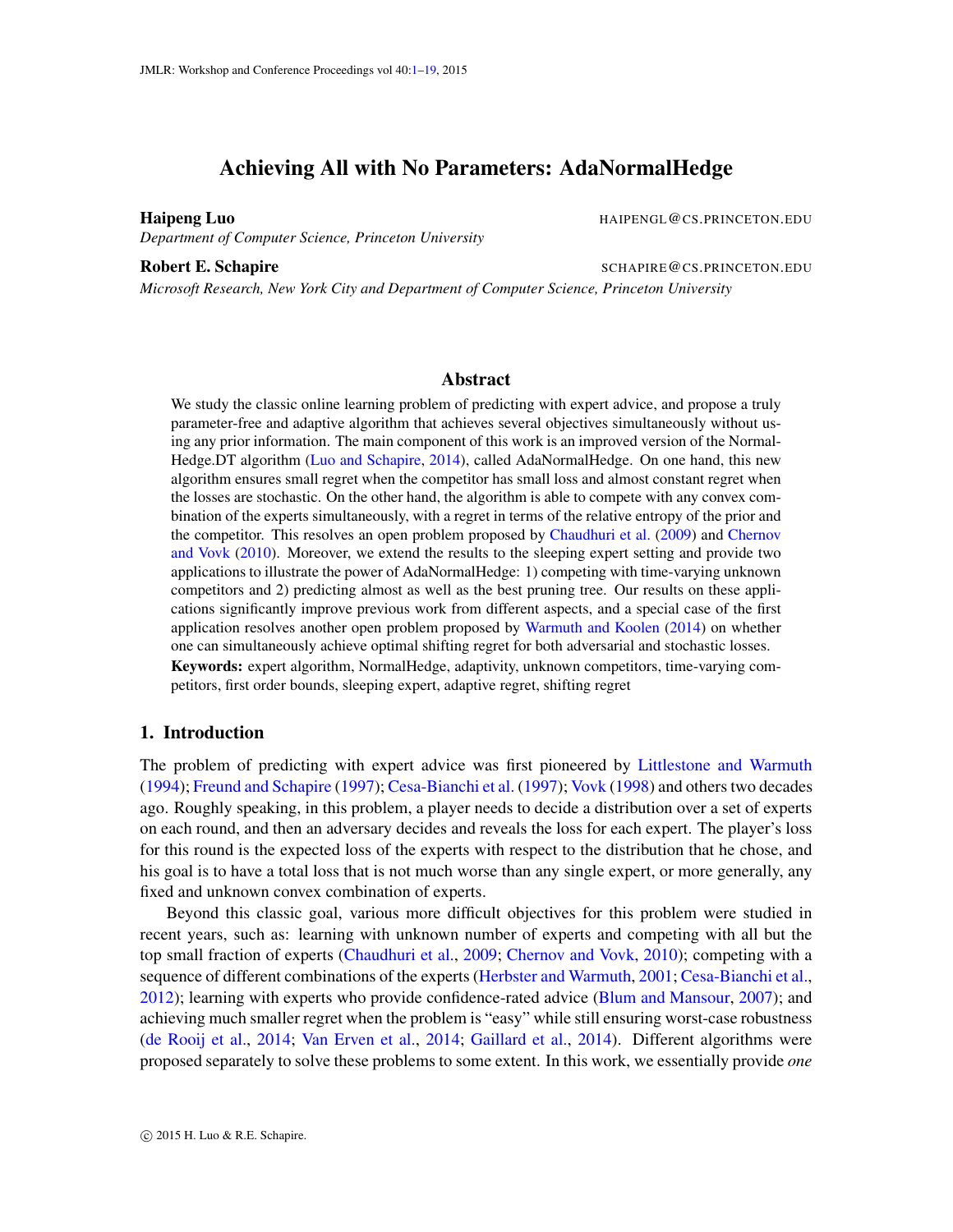*single parameter-free algorithm* that achieves all these goals with absolutely no prior information and significantly improved results in some cases.

Our algorithm is a variant of [Chaudhuri et al.](#page-12-0) [\(2009\)](#page-12-0)'s NormalHedge algorithm, and more specifically is an improved version of NormalHedge.DT [\(Luo and Schapire,](#page-13-0) [2014\)](#page-13-0). We call it Adaptive NormalHedge (or AdaNormalHedge for short). NormalHedge and NormalHedge.DT provide guarantees for the so-called  $\epsilon$ -quantile regret simultaneously for any  $\epsilon$ , which essentially corresponds to competing with a uniform distribution over the top  $\epsilon$ -fraction of experts. Our new algorithm improves NormalHedge.DT from two aspects (Section [3\)](#page-3-0):

- 1. AdaNormalHedge can compete with not just the competitor of the specific form mentioned above, but indeed any unknown fixed competitor simultaneously, with a regret in terms of the relative entropy between the competitor and the player's prior belief of the experts.
- 2. AdaNormalHedge ensures a new regret bound in terms of the *cumulative magnitude of the instantaneous regrets*, which is always at most the bound for NormalHedge.DT (or Normal-Hedge). Moreover, the power of this new form of regret is almost the same as the second order bound introduced in a recent work by [Gaillard et al.](#page-12-7) [\(2014\)](#page-12-7). Specifically, it implies 1) a small regret when the loss of the competitor is small and 2) an almost constant regret when the losses are generated randomly with a gap in expectation.

Our results resolve the open problem asked in [Chaudhuri et al.](#page-12-0) [\(2009\)](#page-12-0) and [Chernov and Vovk](#page-12-1) [\(2010\)](#page-12-1) on whether a better  $\epsilon$ -quantile regret in terms of the loss of the expert instead of the horizon can be achieved. In fact, our results are even better and more general.

AdaNormalHedge is a simple and truly parameter-free algorithm. Indeed, it does not even need to know the number of experts in some sense. To illustrate this idea, in Section [4](#page-6-0) we extend the algorithm and results to a setting where experts provide confidence-rated advice [\(Blum and](#page-12-5) [Mansour,](#page-12-5) [2007\)](#page-12-5). We then focus on a special case of this setting called the sleeping expert problem [\(Blum,](#page-12-8) [1997;](#page-12-8) [Freund et al.,](#page-12-9) [1997\)](#page-12-9), where the number of "awake" experts is dynamically changing and the total number of underlying experts is indeed unknown. AdaNormalHedge is thus a very suitable algorithm for this problem. To show the power of all the abovementioned properties of AdaNormalHedge, we study the following two examples of the sleeping expert problem and use AdaNormalHedge to significantly improve previous work.

The first example is adaptive regret, that is, regret on any time interval, introduced by [Hazan and](#page-12-10) [Seshadhri](#page-12-10) [\(2007\)](#page-12-10). This can be reduced to a sleeping expert problem by adding a new copy of each original expert on each round [\(Freund et al.,](#page-12-9) [1997;](#page-12-9) [Koolen et al.,](#page-13-6) [2012\)](#page-13-6). Thus, the total number of sleeping experts is not fixed. When some information on this interval is known (such as the length, the loss of the competitor on this interval, etc), several algorithms achieve optimal regret [\(Hazan and](#page-12-10) [Seshadhri,](#page-12-10) [2007;](#page-12-10) [Cesa-Bianchi et al.,](#page-12-4) [2012\)](#page-12-4). However, when no prior information is available, all previous work gives suboptimal bounds. We apply AdaNormalHedge to this problem. The resulting algorithm, which we called AdaNormalHedge.TV, enjoys the optimal adaptive regret in not only the adversarial case but also the stochastic case due to the properties of AdaNormalHedge.

We then extend the results to the problem of tracking the best experts where the player needs to compete with the best partition of the whole process and the best experts on each of these partitions [\(Herbster and Warmuth,](#page-13-7) [1995;](#page-13-7) [Bousquet and Warmuth,](#page-12-11) [2003\)](#page-12-11). This resolves one of the open problems in [Warmuth and Koolen](#page-13-1) [\(2014\)](#page-13-1) on whether a single algorithm can achieve optimal shift-ing regret for both adversarial and stochastic losses. Note that although recent work by [Sani et al.](#page-13-8)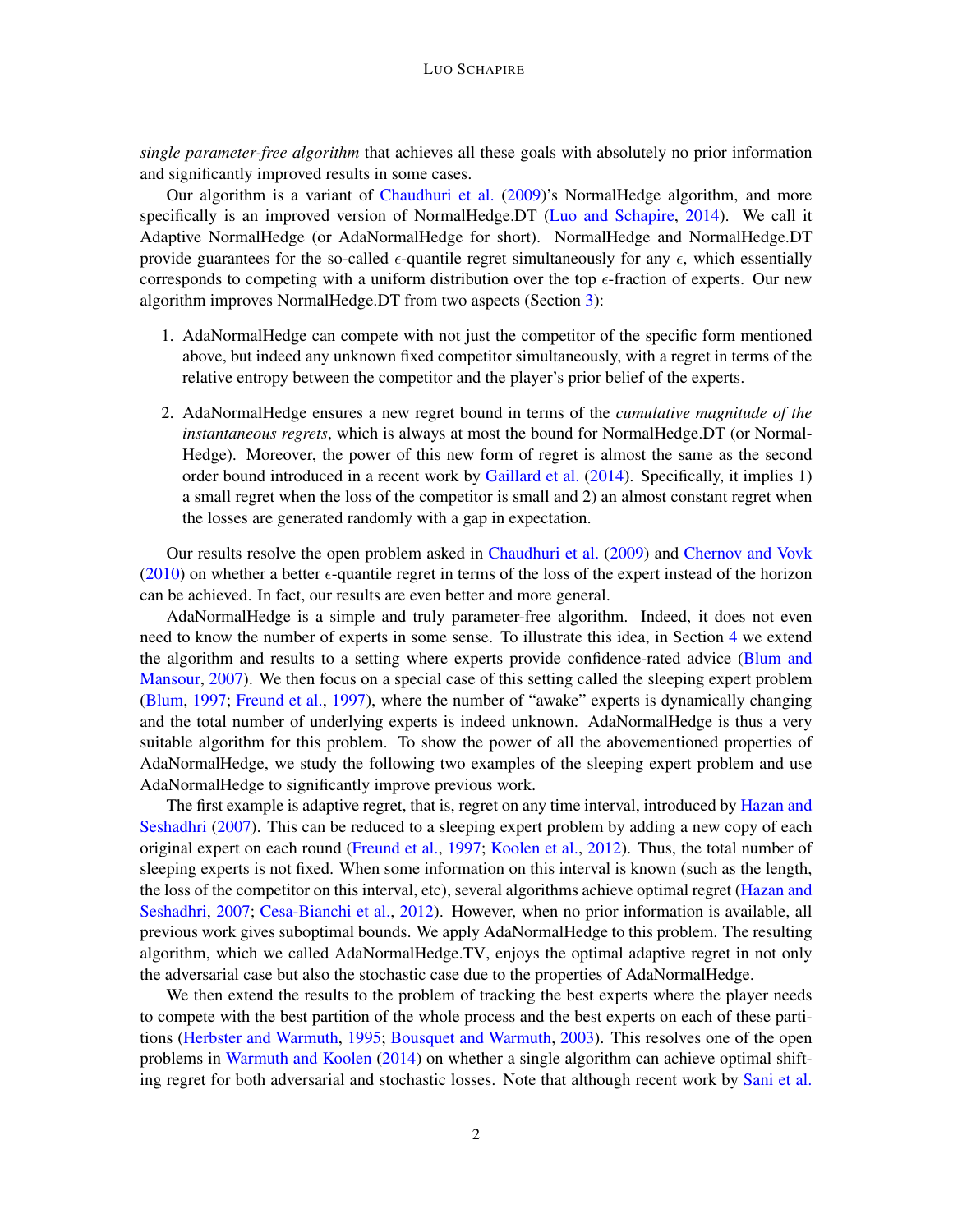[\(2014\)](#page-13-8) also solves this open problem in some sense, their method requires knowing the number of partitions and other information ahead of time and also gives a worse bound for stochastic losses, while AdaNormalHedge.TV is completely parameter-free and gives optimal bounds.

We finally consider the most general case where the competitor varies over time with no constraints, which subsumes the previous two examples (adaptive regret and shifting regret). This problem was introduced in [Herbster and Warmuth](#page-13-4) [\(2001\)](#page-13-4) and later generalized by [Cesa-Bianchi et al.](#page-12-4) [\(2012\)](#page-12-4). Their algorithm (fixed share) also requires knowing some information on the sequence of competitors to optimally tune parameters. We avoid this issue by showing that while this problem seems more general and difficult, it is in fact *equivalent to its special case*: achieving adaptive regret. This equivalence theorem is independent of the concrete algorithms and may be of independent interest. Applying this result, we show that without any parameter tuning, AdaNormalHedge.TV automatically achieves a bound comparable to the one achieved by the optimally tuned fixed share algorithm when competing with time-varying competitors.

Concrete results and detailed comparisons on this first example can be found in Section [5.](#page-7-0) To sum up, AdaNormalHedge.TV is an algorithm that is simultaneously adaptive in the number of experts, the competitors and the way the losses are generated.

The second example we provide is predicting almost as well as the best pruning tree [\(Helmbold](#page-12-12) [and Schapire,](#page-12-12) [1997\)](#page-12-12), which was also shown to be reducible to a sleeping expert problem [\(Freund](#page-12-9) [et al.,](#page-12-9) [1997\)](#page-12-9). Previous work either only considered the log loss setting, or assumed prior information on the best pruning tree is known. Using AdaNormalHedge, we again provide better or comparable bounds without knowing any prior information. In fact, due to the adaptivity of AdaNormalHedge in the number of experts, our regret bound depends on the total number of distinct traversed edges so far, instead of the total number of edges of the decision tree as in [Freund et al.](#page-12-9) [\(1997\)](#page-12-9) which could be exponentially larger. Concrete comparisons can be found in Section [6.](#page-10-0)

**Related work.** While competing with any unknown competitor simultaneously is relatively easy in the log loss setting [\(Littlestone and Warmuth,](#page-13-2) [1994;](#page-13-2) [Adamskiy et al.,](#page-12-13) [2012;](#page-12-13) [Koolen et al.,](#page-13-6) [2012\)](#page-13-6), it is much harder in the bounded loss setting studied here. The well-known exponential weights algorithm gives the optimal results only when the learning rate is optimally tuned in terms of the com-petitor [\(Freund and Schapire,](#page-12-14) [1999\)](#page-12-14). [Chernov and Vovk](#page-12-1) [\(2010\)](#page-12-1) also studied  $\epsilon$ -quantile regret, but no concrete algorithm was provided. Several work considers competing with unknown competitors in a different unconstrained linear optimization setting [\(Streeter and Mcmahan,](#page-13-9) [2012;](#page-13-9) [Orabona,](#page-13-10) [2013;](#page-13-10) [McMahan and Orabona,](#page-13-11) [2014;](#page-13-11) [Orabona,](#page-13-12) [2014\)](#page-13-12). [Jadbabaie et al.](#page-13-13) [\(2015\)](#page-13-13) studied general adaptive online learning algorithms against time-varying competitors, but with different and incomparable measurement of the hardness of the problem. As far as we know, none of the existing algorithms enjoys all the nice properties discussed in this work at the same time as our algorithms do.

#### 2. The Expert Problem and NormalHedge.DT

In the expert problem, on each round  $t = 1, \ldots, T$ : the player first chooses a distribution  $p_t$  over N experts, then the adversary decides each expert's loss  $\ell_{t,i} \in [0, 1]$ , and reveals these losses to the player. At the end of this round, the player suffers the weighted average loss  $\hat{\ell}_t = \mathbf{p}_t \cdot \ell_t$  with  $\ell_t = (\ell_{t,1}, \ldots, \ell_{t,N})$ . We denote the *instantaneous regret* to expert *i* on round t by  $r_{t,i} = \hat{\ell}_t - \ell_{t,i}$ , the cumulative regret by  $R_{t,i} = \sum_{\tau=1}^t r_{\tau,i}$ , and the cumulative loss by  $L_{t,i} = \sum_{\tau=1}^t \ell_{\tau,i}$ . Throughout the paper, a bold letter denotes a vector with  $N$  corresponding coordinates. For example,  $\mathbf{r}_t, \mathbf{R}_t$  and  $\mathbf{L}_t$  represent  $(r_{t,1}, \ldots, r_{t,N})$ ,  $(R_{t,1}, \ldots, R_{t,N})$  and  $(L_{t,1}, \ldots, L_{t,N})$  respectively.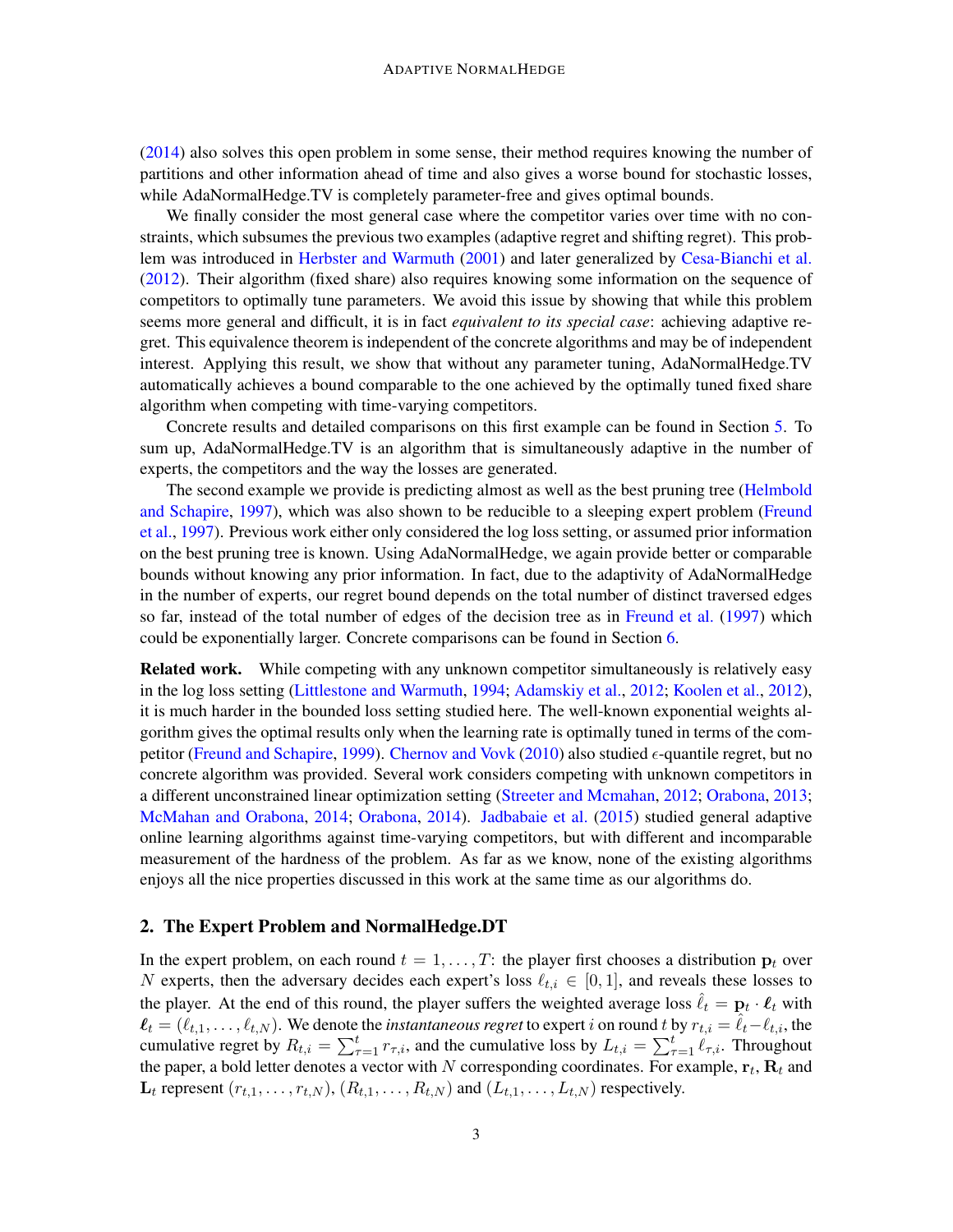#### LUO SCHAPIRE

Usually, the goal of the player is to minimize the regret to the best expert, that is,  $\max_i R_{T,i}$ . Here we consider a more general case where the player wants to minimize the regret to an arbitrary convex combination of experts:  $R_T(\mathbf{u}) = \sum_{t=1}^T \mathbf{u} \cdot \mathbf{r}_t$  where the competitor  $\mathbf{u}$  is a fixed unknown distribution over the experts. In other words, this regret measures the difference between the player's loss and the loss that he would have suffered if he used a constant strategy u all the time. Clearly,  $R_T(u)$  can be written as  $u \cdot R_T$  and can then be upper bounded appropriately by a bound on each  $R_{T,i}$  (for example,  $\max_i R_{T,i}$ ). However, our goal is to get a better and more refined bound on  $R_T(u)$  that depends on u. More importantly, we aim to achieve this without knowing the competitor u ahead of time. When it is clear from the context, we drop the subscript T in  $R_T(u)$ .

In fact, in Section [5,](#page-7-0) we will consider an even more general notion of regret introduced in [Herbster and Warmuth](#page-13-4) [\(2001\)](#page-13-4), where we allow the competitor to vary over time and to have different scales. Specifically, let  $\mathbf{u}_1, \dots, \mathbf{u}_T$  be T different vectors with N nonnegative coordinates (denoted by  $\mathbf{u}_{1:T}$ ). Then the regret of the player to this sequence of competitors is  $R(\mathbf{u}_{1:T}) = \sum_{t=1}^{T} \mathbf{u}_t \cdot \mathbf{r}_t$ . If all these competitors are distributions (which they are not required to be), then this regret captures a very natural and general concept of comparing the player's strategy to any other strategy. Again, we are interested in developing low-regret algorithms that do not need to know any information of this sequence of competitors beforehand.

We briefly describe a recent algorithm for the expert problem, NormalHedge.DT [\(Luo and](#page-13-0) [Schapire,](#page-13-0) [2014\)](#page-13-0) (a variant of NormalHedge [\(Chaudhuri et al.,](#page-12-0) [2009\)](#page-12-0)), before we introduce our new improved variants. On round t, NormalHedge.DT sets  $p_{t,i} \propto \exp\left(\frac{[R_{t-1,i}+1]_+^2}{3t}\right) - \exp\left(\frac{[R_{t-1,i}-1]_+^2}{3t}\right)$ , where  $[x]_+ = \max\{0, x\}$ . Let  $\epsilon \in (0, 1]$  and competitor  $\mathbf{u}_{\epsilon}^*$  be a distribution that puts all the mass on the  $[N\epsilon]$ -th best expert, that is, the one that ranks  $[N\epsilon]$  among all experts according to their total loss  $L_{T,i}$  from the smallest to the largest. Then the regret guarantee for NormalHedge.DT states  $R(\mathbf{u}_{\epsilon}^*) \leq O\left(\sqrt{T \ln\left(\frac{\ln T}{\epsilon}\right)}\right)$  $\left(\frac{\overline{T}}{\epsilon}\right)$  simultaneously for all  $\epsilon$ , which means the algorithm suffers at most this amount of regret for all but an  $\epsilon$  fraction of the experts. Note that this bound does not depend on  $N$  at all. This is the first concrete algorithm with this kind of adaptive property (the original NormalHedge [\(Chaudhuri et al.,](#page-12-0) [2009\)](#page-12-0) still has a weak dependence on  $N$ ). In fact, as we will show later, one can even extend the results to any competitor **u**. Moreover, we will improve NormalHedge.DT so that it has a much smaller regret when the problem is "easy" in some sense.

**Notation.** We use [N] to denote the set  $\{1, \ldots, N\}$ ,  $\Delta_N$  to denote the simplex of all distributions over [N], and RE( $\cdot$  ||  $\cdot$ ) to denote the relative entropy between two distributions, Also define  $\tilde{L}_{t,i}$  =  $\sum_{\tau=1}^t [\ell_{\tau,i} - \hat{\ell}_{\tau}]_+$ . Many bounds in this work will be in terms of  $\tilde{L}_{T,i}$ , which is always at most  $L_{T,i}$ since trivially  $[\ell_{t,i} - \hat{\ell}_t]_+ \leq \ell_{t,i}$ . We consider "log log" terms to be nearly constant, and use  $\hat{O}()$ notation to hide these terms. Indeed, as pointed out by [Chernov and Vovk](#page-12-1) [\(2010\)](#page-12-1),  $\ln \ln x$  is smaller than 4 even when x is as large as the age of the universe expressed in microseconds ( $\approx 4.3 \times 10^{17}$ ).

#### <span id="page-3-0"></span>3. A New Algorithm: AdaNormalHedge

We start by writing NormalHedge.DT in a general form. We define *potential function*  $\Phi(R, C)$  =  $\exp\left(\frac{[R]_+^2}{3C}\right)$  with  $\Phi(0,0)$  defined to be 1, and also a weight function with respect to this potential:  $w(R, C) = \frac{1}{2} (\Phi(R + 1, C + 1) - \Phi(R - 1, C + 1))$ . Then the prediction of NormalHedge.DT is simply to set  $p_{t,i}$  to be proportional to  $w(R_{t-1,i}, C_{t-1})$  where  $C_t = t$  for all t. Note that  $C_t$  is closely simply to set  $p_{t,i}$  to be proportional to  $w(n_{t-1,i}, C_{t-1})$  where  $C_t \equiv t$  for an t. Note that  $C_t$  is closely related to the regret. In fact, the regret is roughly of order  $\sqrt{C_T}$  (ignoring the log term). Therefore,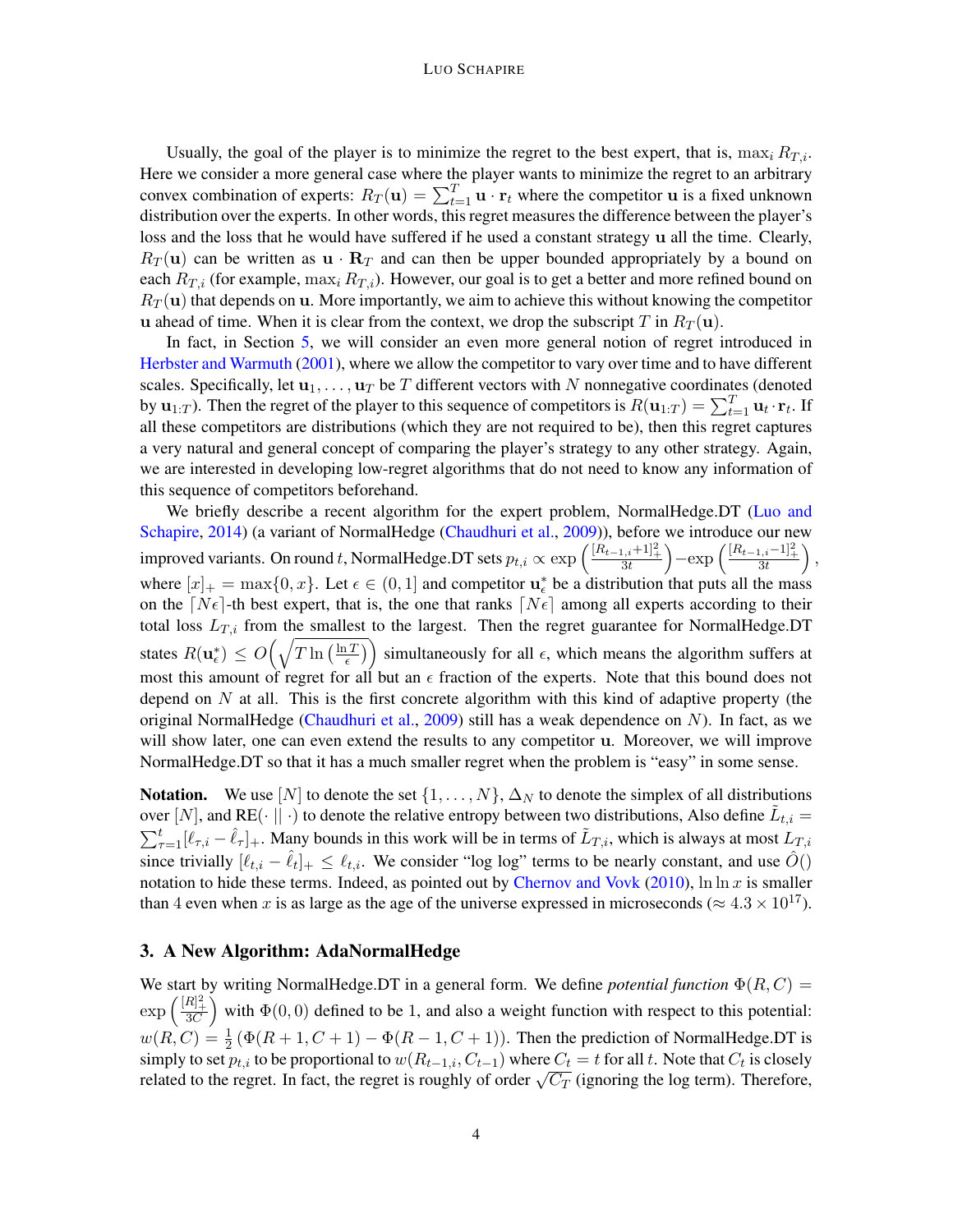|  |  | <b>Algorithm 1 AdaNormalHedge</b> |
|--|--|-----------------------------------|
|--|--|-----------------------------------|

<span id="page-4-0"></span>**Input:** A prior distribution  $q \in \Delta_N$  over experts (uniform if no prior available). **Initialize:**  $\forall i \in [N], R_{0,i} = 0, C_{0,i} = 0.$ for  $t = 1$  to  $T$  do Predict<sup>[1](#page-0-1)</sup>  $p_{t,i} \propto q_i w(R_{t-1,i}, C_{t-1,i}).$ Adversary reveals loss vector  $\ell_t$  and player suffers loss  $\hat{\ell}_t = \mathbf{p}_t \cdot \ell_t$ . Set  $\forall i \in [N], r_{t,i} = \hat{\ell}_t - \ell_{t,i}, R_{t,i} = R_{t-1,i} + r_{t,i}, C_{t,i} = C_{t-1,i} + |r_{t,i}|.$ end for

in order to get an expert-wise and more refined bound, we replace  $C_t$  by  $C_{t,i}$  for each expert so that it captures some useful information for each expert i. There are several possible choices for  $C_{t,i}$ (discussed at the end of Appendix [A\)](#page-15-0), but for now we focus on the one used in our new algorithm:  $C_{t,i} = \sum_{\tau=1}^t |r_{\tau,i}|$ , that is, the cumulative magnitude of the instantaneous regrets up to time t. We call this algorithm AdaNormalHedge and summarize it in Algorithm [1.](#page-4-0) Note that we even allow the player to have a prior distribution q over the experts, which will be useful in some applications as we will see in Section [5.](#page-7-0) The theoretical guarantee of AdaNormalHedge is stated below.

<span id="page-4-3"></span>**Theorem 1** *The regret of AdaNormalHedge to any competitor*  $\mathbf{u} \in \Delta_N$  *is bounded as follows:* 

<span id="page-4-4"></span>
$$
R(\mathbf{u}) \le \sqrt{3(\mathbf{u} \cdot \mathbf{C}_T) \left( \text{RE}(\mathbf{u} \mid \mid \mathbf{q}) + \ln B + \ln(1 + \ln N) \right)} = \hat{O}(\sqrt{(\mathbf{u} \cdot \mathbf{C}_T) \text{RE}(\mathbf{u} \mid \mid \mathbf{q})}), \quad (1)
$$

where  $\mathbf{C}_T = (C_{T,1}, \ldots, C_{T,N}), B = 1 + \frac{3}{2} \sum_i q_i (1 + \ln(1 + C_{T,i})) \leq \frac{5}{2} + \frac{3}{2}$  $\frac{3}{2}\ln(1+T)$ *. Moreover, if* u *is a uniform distribution over a subset of* [N]*, then the regret can be improved to*

<span id="page-4-1"></span>
$$
R(\mathbf{u}) \le \sqrt{3(\mathbf{u} \cdot \mathbf{C}_T) \left( \text{RE}(\mathbf{u} \mid \mid \mathbf{q}) + \ln B + 1 \right)}. \tag{2}
$$

Before we prove this theorem (see sketch at the end of this section and complete proof in Appendix [A\)](#page-15-0), we discuss some implications of the regret bounds and why they are interesting. First of all, the relative entropy term  $RE(u || q)$  captures how close the player's prior is to the competitor. A bound in terms of  $RE(u || q)$  can be obtained, for example, using the classic exponential weights algorithm but requires carefully tuning the learning rate as a function of u. Without knowing u, as far as we know, AdaNormalHedge is the only algorithm that can achieve this.<sup>[2](#page-0-1)</sup>

On the other hand, if q is a uniform distribution, then using bound [\(2\)](#page-4-1) and the fact  $C_{T,i} \leq T$ , we get an  $\epsilon$ -quantile regret bound similar to the one of NormalHedge.DT:  $R(\mathbf{u}_{\epsilon}^{*}) \leq R(\mathbf{u}_{S_{\epsilon}}) \leq$ <br>  $\sqrt{3T(\ln{(1)} + \ln{R} + 1)}$  where  $\mathbf{u}_{S_{\epsilon}}$  is uniform over the top  $[N_{\epsilon}]$  experts in terms of their total  $3T\left(\ln\left(\frac{1}{\epsilon}\right)\right)$  $(\frac{1}{\epsilon})$  + ln B + 1) where  $\mathbf{u}_{S_{\epsilon}}$  is uniform over the top  $[N\epsilon]$  experts in terms of their total loss  $L_{T,i}$ .

However, the power of a bound in terms of  $C_T$  is far more than this. [Gaillard et al.](#page-12-7) [\(2014\)](#page-12-7) introduced a new second order bound that implies much smaller regret when the problem is easy. It turns out that our seemingly weaker first order bound is also enough to get the exact same results! We state these implications in the following theorem which is essentially a restatement of Theorems 9 and 11 of [Gaillard et al.](#page-12-7) [\(2014\)](#page-12-7) with weaker conditions.

<span id="page-4-2"></span>**Theorem 2** Suppose an expert algorithm guarantees  $R(\mathbf{u}) \leq \sqrt{(\mathbf{u} \cdot \mathbf{C}_T)A(\mathbf{u})}$  where  $A(\mathbf{u})$  is *some function of* u*. Then it also satisfies the following:*

<sup>&</sup>lt;sup>1</sup>If  $\mathbf{p}_{t,i} \propto 0$  happens for all *i*, predict arbitrarily.

<sup>&</sup>lt;sup>2</sup>In fact, one can also derive similar bounds for NormalHedge and NormalHedge.DT using our analysis. See discussion at the end of Appendix [A.](#page-15-0)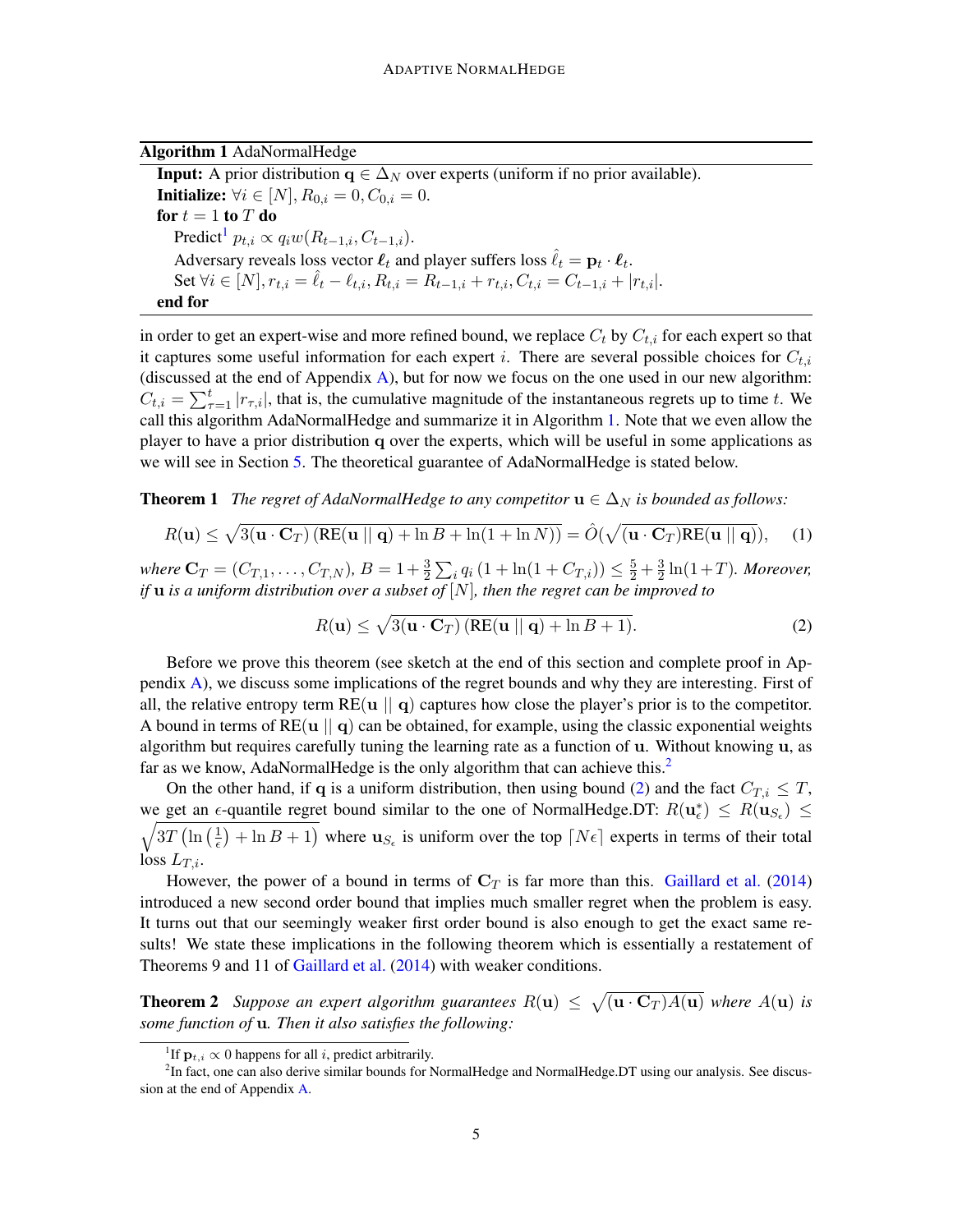1. Recall 
$$
L_{T,i} = \sum_{t=1}^{T} \ell_{t,i}
$$
 and  $\tilde{L}_{T,i} = \sum_{t=1}^{T} [\ell_{t,i} - \hat{\ell}_{t}]_+$ . We have  

$$
R(\mathbf{u}) \le \sqrt{2(\mathbf{u} \cdot \tilde{\mathbf{L}}_T)A(\mathbf{u})} + A(\mathbf{u}) \le \sqrt{2(\mathbf{u} \cdot \mathbf{L}_T)A(\mathbf{u})} + A(\mathbf{u}).
$$

2. Suppose the loss vector  $\ell_t$ 's are independent random variables and there exists an i<sup>\*</sup> and *some*  $\alpha \in (0,1]$  *such that*  $\mathbb{E}[\ell_{t,i} - \ell_{t,i^*}] \geq \alpha$  *for any* t *and*  $i \neq i^*$ . Let  $\mathbf{e}_{i^*}$  *be a distribution that puts all the mass on expert* i<sup>\*</sup>. Then we have  $\mathbb{E}[R_{T,i^*}] \leq \frac{A(e_{i^*})}{\alpha}$ , and with probability at  $least 1 - \delta$ ,  $R_{T,i^*} \leq \hat{O}\left(\frac{A(\mathbf{e}_{i^*})}{\alpha} + \frac{1}{\alpha}\right)$  $\frac{1}{\alpha}\sqrt{A({\bf e}_{i^*})\ln\frac{1}{\delta}}\Bigr)\,.$ 

The proof of Theorem [2](#page-4-2) is based on the same idea as in [Gaillard et al.](#page-12-7) [\(2014\)](#page-12-7), and is included in Appendix [B](#page-16-0) for completeness. For AdaNormalHedge, the term  $A(\mathbf{u})$  is  $3(RE(\mathbf{u} \mid \mathbf{q}) + \ln B +$  $\ln(1 + \ln N)$ ) in general (or smaller for special u as stated in Theorem [1\)](#page-4-3). Applying Theorem [2](#page-4-2) we have  $R(\mathbf{u}) = \hat{O}(\sqrt{(\mathbf{u} \cdot \tilde{L}_T)RE(\mathbf{u} \mid \mid \mathbf{q})})$ .<sup>[3](#page-0-1)</sup> Specifically, if q is uniform and assuming without loss of generality that  $L_{T,1} \leq \cdots \leq L_{T,N}$ , then by a similar argument, we have for AdaNormalHedge,  $R(\textbf{u}^*_{\epsilon}) \leq \hat{O}\Big(\sqrt{\tilde{L}_{T,\lceil N\epsilon \rceil} \ln\big(\frac{1}{\epsilon}\big) }$  $\left(\frac{1}{\epsilon}\right)$  for any  $\epsilon$ . This answers the open question (in the affirmative) asked by [Chaudhuri et al.](#page-12-0) [\(2009\)](#page-12-0) and [Chernov and Vovk](#page-12-1) [\(2010\)](#page-12-1) on whether an improvement for small loss can be obtained for  $\epsilon$ -quantile regret without knowing  $\epsilon$ .

On the other hand, when we are in a stochastic setting as stated in Theorem [2,](#page-4-2) AdaNormalHedge ensures  $R_{T,i^*} \leq \hat{O} \left( \frac{1}{\alpha} \right)$  $\frac{1}{\alpha}\ln\left(\frac{1}{q_i}\right)$  $\left(\frac{1}{q_i*}\right)$  in expectation (or with high probability with an extra confidence term), which does not grow with  $T.$  Therefore, the new regret bound in terms of  ${\bf C}_T$  actually leads to significant improvements compared to NormalHedge.DT.

Comparison to Adapt-ML-Prod [\(Gaillard et al.,](#page-12-7) [2014\)](#page-12-7). Adapt-ML-Prod enjoys a second order bound in terms of  $\sum_{t=1}^T r_{t,i}^2$ , which is always at most the term  $\sum_{t=1}^T |r_{t,i}|$  appeared in our bounds.<sup>[4](#page-0-1)</sup> However, on one hand, as discussed above, these two bounds have the same improvements when the problem is easy in several senses; on the other hand, Adapt-ML-Prod does not provide a bound in terms of  $RE(u || q)$  for an unknown u. In fact, as discussed at the end of Section A.3 of [Gaillard et al.](#page-12-7) [\(2014\)](#page-12-7), Adapt-ML-Prod cannot improve by exploiting a good prior q (or at least its current analysis cannot). Specifically, while the regret for AdaNormalHedge does not have an explicit dependence on  $N$  and is much smaller when the prior  $q$  is close to the competitor  $u$ , the regret for Adapt-ML-Prod always has a  $\ln N$  multiplicative term for  $\sum_{t=1}^{T} r_{t,i}^2$ , which means even a good prior results in the same regret as a uniform prior! More advantages of AdaNormalHedge over Adapt-ML-Prod will be discussed in concrete examples in the following sections.

Proof sketch of Theorem [1.](#page-4-3) The main idea is to show that the weighted sum of potentials does not increase much on each round. In fact, we show that the final potential  $\sum_{i=1}^{N} q_i \Phi(R_{T,i}, C_{T,i})$  is exactly bounded by  $B$  (defined in Theorem [1\)](#page-4-3). From this, assuming without loss of generality that  $q_1 \Phi(R_{T,1}, C_{T,1}) \geq \cdots \geq q_N \Phi(R_{T,N}, C_{T,N})$ , we have  $q_i \Phi(R_{T,i}, C_{T,i}) \leq \frac{B}{i}$  $\frac{B}{i}$  for all *i*, which, by solving for  $R_{T,i}$ , gives  $R_{T,i} \leq \sqrt{3C_{T,i}\ln\left(\frac{B}{ia}\right)}$  $\overline{iq_i}$ ). Multiplying both sides by  $u_i$ , summing over N and applying the Cauchy-Schwarz inequality, we arrive at  $R(\mathbf{u}) \leq \sqrt{3(\mathbf{u} \cdot \mathbf{C}_T)(D(\mathbf{u} \mid \mid \mathbf{q}) + \ln B)}$ ,

<sup>&</sup>lt;sup>3</sup>We see  $O(RE(u || q))$  as a minor term and hide it in the big O notation, which is not completely rigorous but will ease the presentation. Same thing happens for other first order bounds in this work.

<sup>4</sup>We briefly discuss the difficulty of getting a similar second order bound for our algorithm at the end of Appendix [A.](#page-15-0)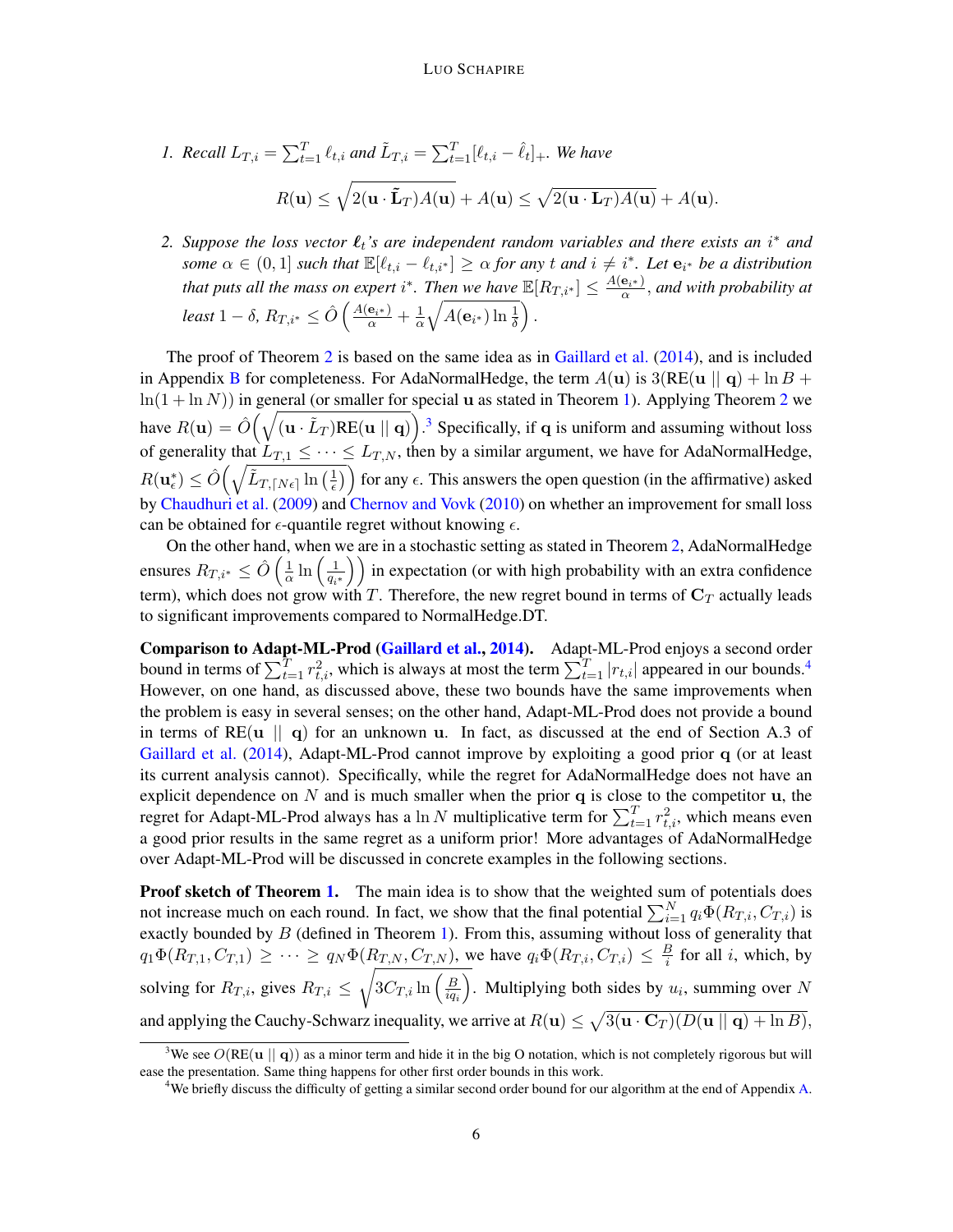where we define  $D(\mathbf{u} \mid \mid \mathbf{q}) = \sum_{i=1}^{N} u_i \ln \left( \frac{1}{iq} \right)$  $iq_i$ ). It remains to show that  $D(\mathbf{u} \parallel \mathbf{q})$  and RE( $\mathbf{u} \parallel \mathbf{q}$ ) are close by standard analysis and Stirling's formula.

#### <span id="page-6-0"></span>4. Confidence-rated Advice and Sleeping Experts

In this section, we generalize AdaNormalHedge to deal with experts that make confidence-rated advice, a setting that subsumes many interesting applications as studied by [Blum](#page-12-8) [\(1997\)](#page-12-8) and [Freund](#page-12-9) [et al.](#page-12-9) [\(1997\)](#page-12-9). In this general setting, on each round t, each expert first reports its *confidence*  $\mathcal{I}_{t,i} \in$ [0, 1] for the current task. The player then predicts  $p_t$  as usual with an extra yet natural restriction that if  $\mathcal{I}_{t,i} = 0$  then  $p_{t,i} = 0$ . That is, the player has to ignore those experts who abstain from making advice (by reporting zero confidence). After that, the loss  $\ell_{t,i}$  for those experts who did not abstain (i.e.  $\mathcal{I}_{t,i} \neq 0$ ) are revealed and the player still suffers loss  $\hat{\ell}_t = \mathbf{p}_t \cdot \mathbf{\ell}_t$ . We redefine the instantaneous regret  $r_{t,i}$  to be  $\mathcal{I}_{t,i}(\hat{\ell}_t - \ell_{t,i})$ , that is, the difference between the loss of the player and expert  $i$  weighted by the confidence. The goal of the player is, as before, to minimize cumulative regret to any competitor **u**:  $R(\mathbf{u}) = \sum_{t \leq T} \mathbf{u} \cdot \mathbf{r}_t$ . Clearly, the classic expert problem that we have studied in previous sections is just a special case of this general setting with  $\mathcal{I}_{t,i} = 1$  for all t and i.

Moreover, with this general form of  $r_{t,i}$ , AdaNormalHedge can be used to deal with this general setting with only one simple change of scaling the weights by the confidence:

<span id="page-6-1"></span>
$$
p_{t,i} \propto q_i \mathcal{I}_{t,i} w(R_{t-1,i}, C_{t-1,i}),\tag{3}
$$

where  $R_{t,i}$  and  $C_{t,i}$  is still defined to be  $\sum_{\tau=1}^{t} r_{\tau,i}$  and  $\sum_{\tau=1}^{t} |r_{\tau,i}|$  respectively. The constraint  $\mathcal{I}_{t,i} = 0 \Rightarrow p_{t,i} = 0$  is clearly satisfied. In fact, Algorithm [1](#page-4-0) can be seen as a special case of this general form of AdaNormalHedge with  $I_{t,i} \equiv 1$  $I_{t,i} \equiv 1$ . Furthermore, the regret bounds in Theorem 1 still hold without any changes, which are summarized below (proof deferred to Appendix [A\)](#page-15-0).

<span id="page-6-2"></span>Theorem 3 *For the confidence-rated expert problem, regret bounds* [\(1\)](#page-4-4) *and* [\(2\)](#page-4-1) *still hold for general AdaNormalHedge (Eq.* [\(3\)](#page-6-1)*).*

Previously, [Gaillard et al.](#page-12-7) [\(2014\)](#page-12-7) studied a general reduction from an expert algorithm to a confidence-rated expert algorithm. Applying those results here gives the exact same algorithm and regret guarantee mentioned above. However, we point out that the general reduction is not always applicable. Specifically, it is invalid if there is an unknown number of experts in the confidence-rated setting (explained more in the next paragraph) while the expert algorithm in the standard setting requires knowing the number of experts as a parameter. This is indeed the case for most algorithms (including Adapt-ML-Prod and even the original NormalHedge by [Chaudhuri et al.](#page-12-0) [\(2009\)](#page-12-0)). AdaNormalHedge naturally avoids this problem since it does not depend on  $N$  at all.

**Sleeping Experts.** We are especially interested in the case when  $\mathcal{I}_{t,i} \in \{0,1\}$ , also called the specialist/sleeping expert problem where  $\mathcal{I}_{t,i} = 0$  means that expert *i* is "asleep" for round *t* and not making any advice. This is a natural setting where the total number of experts is unknown ahead of time. Indeed, the number of awake experts can be dynamically changing over time. An expert that has never appeared before should be thought of as being asleep for all previous rounds.

AdaNormalHedge is a very suitable algorithm to deal with this case due to its independence of the total number of experts. If an expert  $i$  appears for the first time on round  $t$ , then by definition it will naturally start with  $R_{t-1,i} = 0$  and  $C_{t-1,i} = 0$ . Although we state the prior q as a distribution,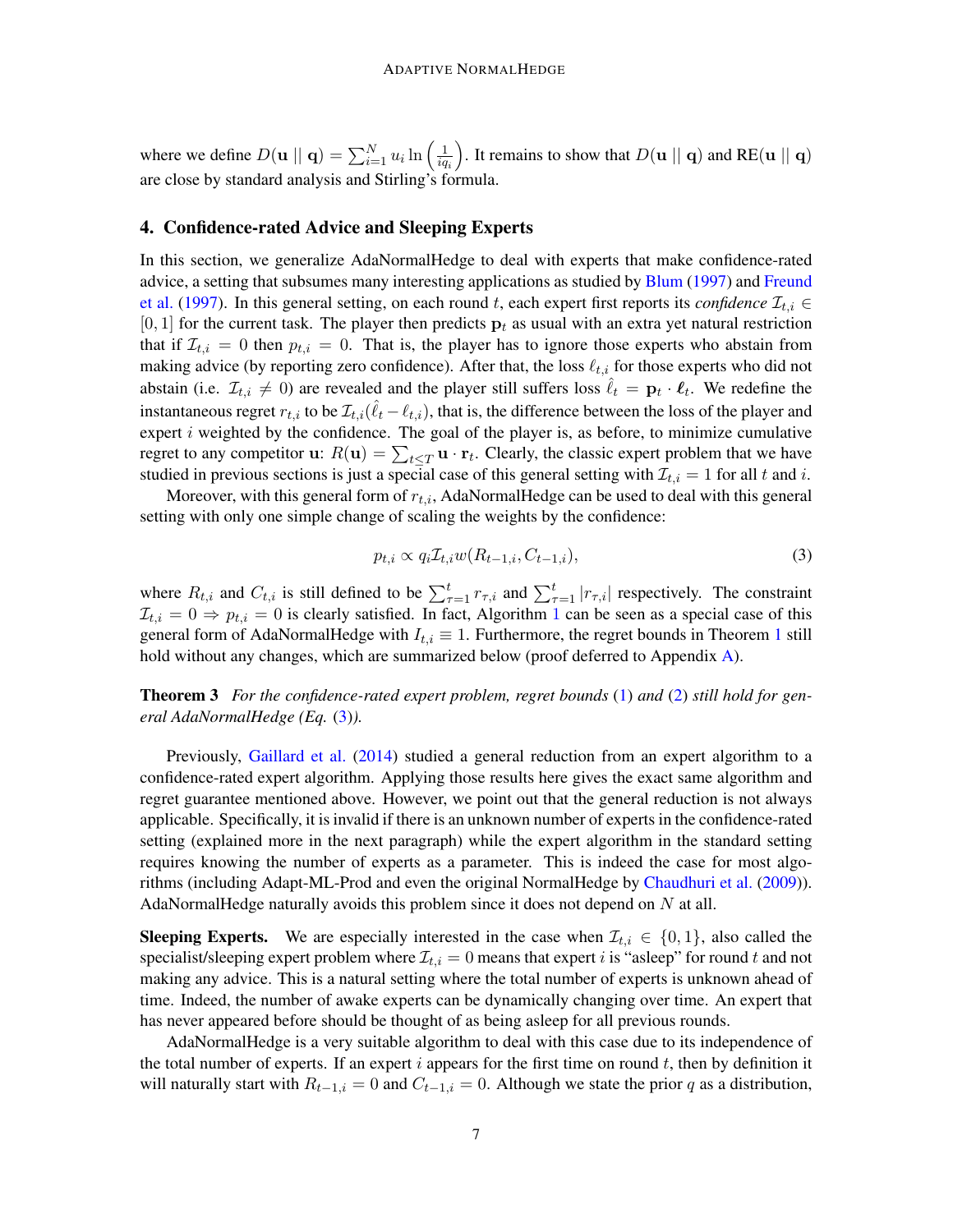which seems to require knowing the total number of experts, it is not an issue algorithmically since q is only used to scale the unnormalized weights  $(Eq. (3))$  $(Eq. (3))$  $(Eq. (3))$ . For example, if we want q to be a uniform distribution over  $N$  experts where  $N$  is unknown beforehand, then to run AdaNormalHedge we can simply treat  $q_i$  in Eq. [\(3\)](#page-6-1) to be 1 for all i, which clearly will not change the behavior of the algorithm anyway. In this case, if we let  $N_t$  denote the total number of distinct experts that have been seen up to time  $t$  and the competitor u concentrates on any of these experts, then the relative entropy term in the regret (up to time t) will be  $\ln N_t$  (instead of  $\ln N$ ), which is changing over time.

Using the adaptivity of AdaNormalHedge in both the number of experts and the competitor, we provide improved results for two instances of the sleeping expert problem in the next two sections.

#### <span id="page-7-0"></span>5. Time-Varying Competitors

In this section, we study a more challenging goal of competing with time-varying competitors in the standard expert setting (that is, each expert is always awake and again  $r_{t,i} = \ell_t - \ell_{t,i}$ ), which turns out to be reducible to a sleeping expert problem. Results for this section are summarized in Table [1.](#page-9-0)

### 5.1. Special Cases: Adaptive Regret and Tracking the Best Expert

We start from a special case: adaptive regret, introduced by [Hazan and Seshadhri](#page-12-10) [\(2007\)](#page-12-10) to better capture changing environments. Formally, consider any time interval  $t = t_1, \ldots, t_2$ , and let  $R_{[t_1,t_2],i} = \sum_{t=t_1}^{t_2} r_{t,i}$  be the regret to expert i on this interval (similarly define  $L_{[t_1,t_2],i} = \sum_{t=t_1}^{t_2} \ell_{t,i}$ and  $C_{[t_1,t_2],i} = \sum_{t=t_1}^{t_2} |r_{t,i}|$ . The goal of the player is to obtain relatively small regret on any interval. [Freund et al.](#page-12-9) [\(1997\)](#page-12-9) essentially introduced a way to reduce this problem to a sleeping expert problem, which was later improved by [Adamskiy et al.](#page-12-13) [\(2012\)](#page-12-13). Specifically, for every pair of time  $t$ and expert i, we create a sleeping expert, denoted by  $(t, i)$ , who is only awake after (and including) round t and since then suffers the same loss as the original expert i. So we have  $Nt$  sleeping experts in total on round t. The prediction  $p_{t,i}$  is set to be the sum of all the weights of sleeping expert  $(\tau, i)$   $(\tau = 1, \ldots, t)$ . It is clear that doing this ensures that the cumulative regret up to time  $t_2$  with respect to sleeping expert  $(t_1, i)$  is exactly  $R_{[t_1, t_2], i}$  in the original problem.

This is a sleeping expert problem for which AdaNormalHedge is very suitable, since the number of sleeping experts keeps increasing and the total number of experts is in fact unknown if the horizon  $T$  is unknown. Theorem [3](#page-6-2) implies that the resulting algorithm gives the following adaptive regret:

$$
R_{[t_1,t_2],i} = \hat{O}\left(\sqrt{\left(\sum_{t=t_1}^{t_2} |r_{t,i}|\right) \ln\left(\frac{1}{q_{(t_1,i)}}\right)}\right) = \hat{O}\left(\sqrt{\left(\sum_{t=t_1}^{t_2} |r_{t,i}|\right) \ln\left(Nt_1\right)}\right),
$$

where q is a prior over the  $Nt_2$  experts and the last step is by setting the prior to be  $q_{(t,i)} \propto 1/t^2$  for all t and  $i$ <sup>[5](#page-0-1)</sup>. This prior is better than a simple uniform distribution which leads to a term  $\ln(Nt_2)$ instead of  $ln(N t_1)$ . We call this algorithm AdaNormalHedge.TV.<sup>[6](#page-0-1)</sup> To be concrete, on round t AdaNormalHedge.TV predicts  $p_{t,i} \propto \sum_{\tau=1}^t \frac{1}{\tau^2}$  $\frac{1}{\tau^2} w\left(R_{[\tau,t-1],i}, C_{[\tau,t-1],i}\right).$ 

Again, Theorem [2](#page-4-2) can be applied to get a more interpretable bound  $\hat{O}\left(\sqrt{\tilde{L}_{[t_1,t_2],i}\ln{(N t_1)}}\right)$ where  $\tilde{L}_{[t_1,t_2],i} = \sum_{t=t_1}^{t_2} [\ell_{t,i} - \hat{\ell}_{t}]_+ \leq L_{[t_1,t_2],i}$ , and a much smaller bound  $\hat{O}\left(\frac{\ln(Nt_1)}{\alpha}\right)$  $\frac{Nt_1)}{\alpha}$  if the losses are stochastic on interval  $[t_1, t_2]$  in the sense stated in Theorem [2.](#page-4-2)

<sup>&</sup>lt;sup>5</sup>Note that as discussed before, the fact that  $t_2$  is unknown and thus q is unknown does not affect the algorithm.

<sup>&</sup>lt;sup>6</sup>"TV" stands for "time-varying".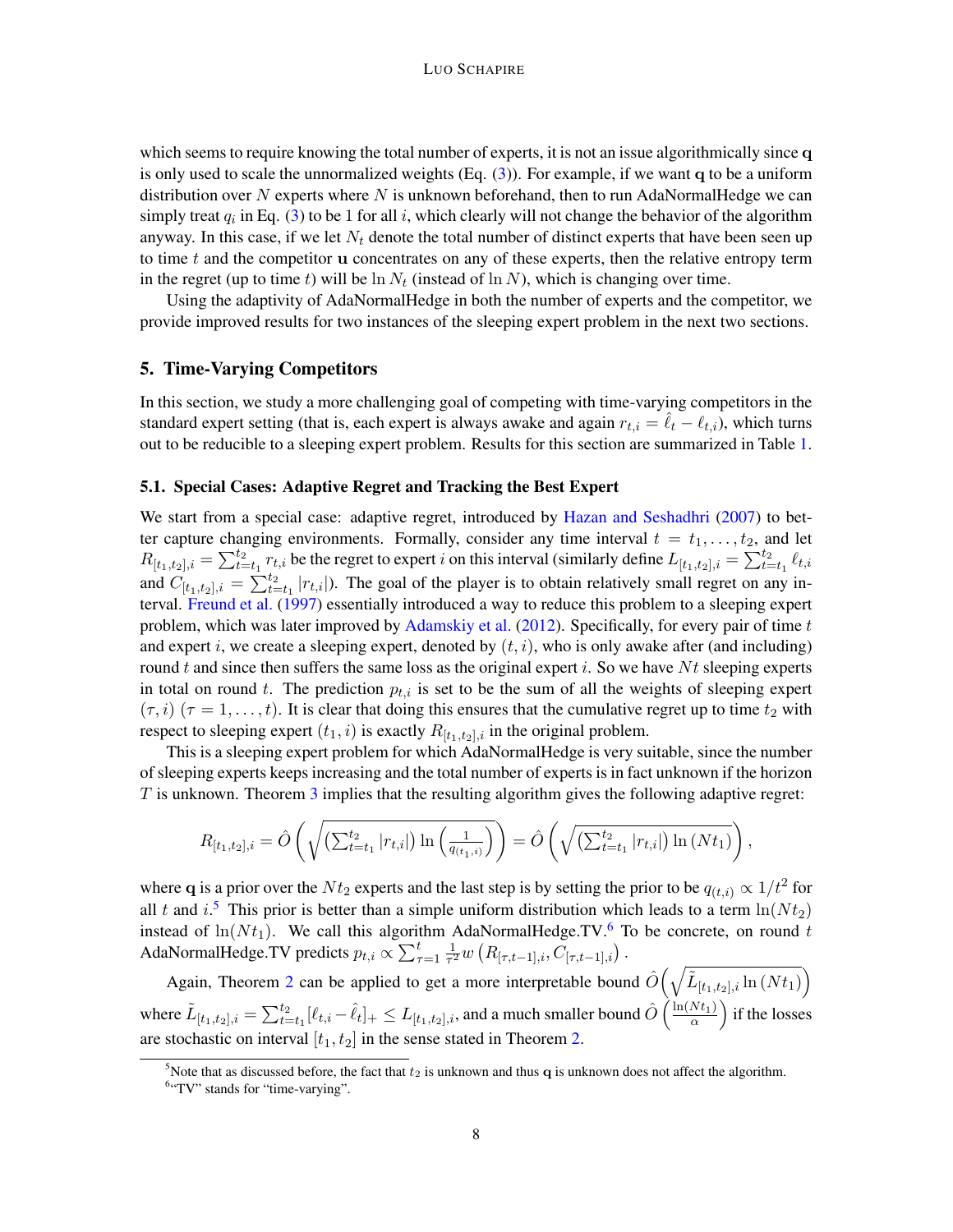One drawback of AdaNormalHedge.TV is that its time complexity per round is  $O(Nt)$  and the overall space is  $O(NT)$ . However, the data streaming technique used in [Hazan and Seshadhri](#page-12-10) [\(2007\)](#page-12-10) can be directly applied here to reduce the time and space complexity to  $O(N \ln t)$  and  $O(N \ln T)$  respectively, with only an extra multiplicative  $O(\sqrt{\ln(t_2 - t_1)})$  factor in the regret.

Tracking the best expert. In fact, AdaNormalHedge.TV is a solution for one of the open problems proposed by [Warmuth and Koolen](#page-13-1) [\(2014\)](#page-13-1). Adaptive regret immediately implies the so-called K-shifting regret for the problem of tracking the best expert in a changing environment. Formally, define the K-shifting regret  $R_{K\text{-Shift}}$  to be  $\max\sum_{k=1}^{K} R_{[t_{k-1}+1,t_k],i_k}$  where the max is taken over all  $i_1, \dots, i_K \in [N]$  and  $0 = t_0 < t_1 < \dots < t_K = T$ . In other words, the player is competing with the best  $K$ -partition of the whole game and the best expert on each of these partitions. Let  $L_{K\text{-Shift}}^* = \min \sum_{k=1}^K L_{[t_{k-1}+1,t_k],i_k}$  be the total loss of such best partition (that is, the min is taken over the same space), and similarly define  $\tilde{L}_{K\text{-Shift}}^* = \min \sum_{k=1}^K \tilde{L}_{[t_{k-1}+1,t_k],i_k} \le L_{K\text{-Shift}}^*$ . Since essentially  $R_{K\text{-Shift}}$  is just the sum of K adaptive regrets, using the bounds discussed above and the Cauchy-Schwarz inequality, we conclude that AdaNormalHedge.TV ensures  $R_{K\text{-}Shift}$  =  $\hat{O}(\sqrt{K\tilde{L}_{K\text{-Shift}}^{*}\ln(NT)})$ . Also, if the loss vectors are generated randomly on these K intervals, each satisfying the condition stated in Theorem [2,](#page-4-2) then the regret is  $R_{K\text{-Shift}} = \hat{O}\left(\frac{K\ln(NT)}{\alpha}\right)$  $rac{(NT)}{\alpha}$  in expectation (high probability bound is similar). These bounds are optimal up to logarithmic factors [\(Hazan and Seshadhri,](#page-12-10) [2007\)](#page-12-10). This is exactly what was asked in [Warmuth and Koolen](#page-13-1) [\(2014\)](#page-13-1): whether there is an algorithm that can do optimally for both adversarial and stochastic losses in the problem of tracking the best expert. AdaNormalHedge.TV achieves this goal without knowing  $K$  or any other information, while the solution provided by [Sani et al.](#page-13-8) [\(2014\)](#page-13-8) needs to know  $K$ ,  $L_{K\text{-Shift}}^*$ and  $\alpha$  to get the same adversarial bound and a worse stochastic bound of order  $O(1/\alpha^2)$ .

Comparison to previous work. For adaptive regret, the FLH algorithm by [Hazan and Seshadhri](#page-12-10) [\(2007\)](#page-12-10) treats any standard expert algorithm as a sleeping expert, and has an additive term  $O(\sqrt{t_2} \ln t_2)$ in addition to the base algorithm's regret (when no prior information is available), which adds up to a large  $O(K\sqrt{T \ln T})$  term for K-shifting regret. Due to this extra additive regret, FLH also does not enjoy first order bounds nor small regret in the stochastic setting, even if the base algorithm that it builds on provides these guarantees. On the other hand, FLH was proposed to achieve adaptive regret for any general online convex optimization problem. We point out that using AdaNormalHedge as the master algorithm in their framework will give similar improvements as discussed here.

Adapt-ML-Prod is not directly applicable here for the corresponding sleeping expert problem since the total number of experts is unknown.

Another well-studied algorithm for this problem is "fixed share". Several works on fixed share for the simpler "log loss" setting were studied before [\(Herbster and Warmuth,](#page-13-14) [1998;](#page-13-14) [Bousquet and](#page-12-11) [Warmuth,](#page-12-11) [2003;](#page-12-11) [Adamskiy et al.,](#page-12-13) [2012;](#page-12-13) [Koolen et al.,](#page-13-6) [2012\)](#page-13-6). [Cesa-Bianchi et al.](#page-12-4) [\(2012\)](#page-12-4) studied a generalized fixed share algorithm for the bounded loss setting considered here. When  $t_2 - t_1$  and  $L_{[t_1,t_2],i}$  are known, their algorithm ensures  $R_{[t_1,t_2],i}=O\left(\sqrt{L_{[t_1,t_2],i}\ln(N(t_2-t_1))}\right)$  for adaptive regret, and when K, T and  $L_{K\text{-Shift}}^*$  are known, they have  $R_{K\text{-Shift}} = O\left(\sqrt{KL_{K\text{-Shift}}^* \ln(NT/K)}\right)$ . No better result is provided for the stochastic setting. More importantly, when no prior information is known, which is the case in practice, the best results one can extract from their analysis are  $R_{[t_1,t_2],i} = O(\sqrt{t_2 \ln(Nt_2)})$  and  $R_{K\text{-Shift}} = O(K\sqrt{T \ln(NT)})$ , which are much worse than our results.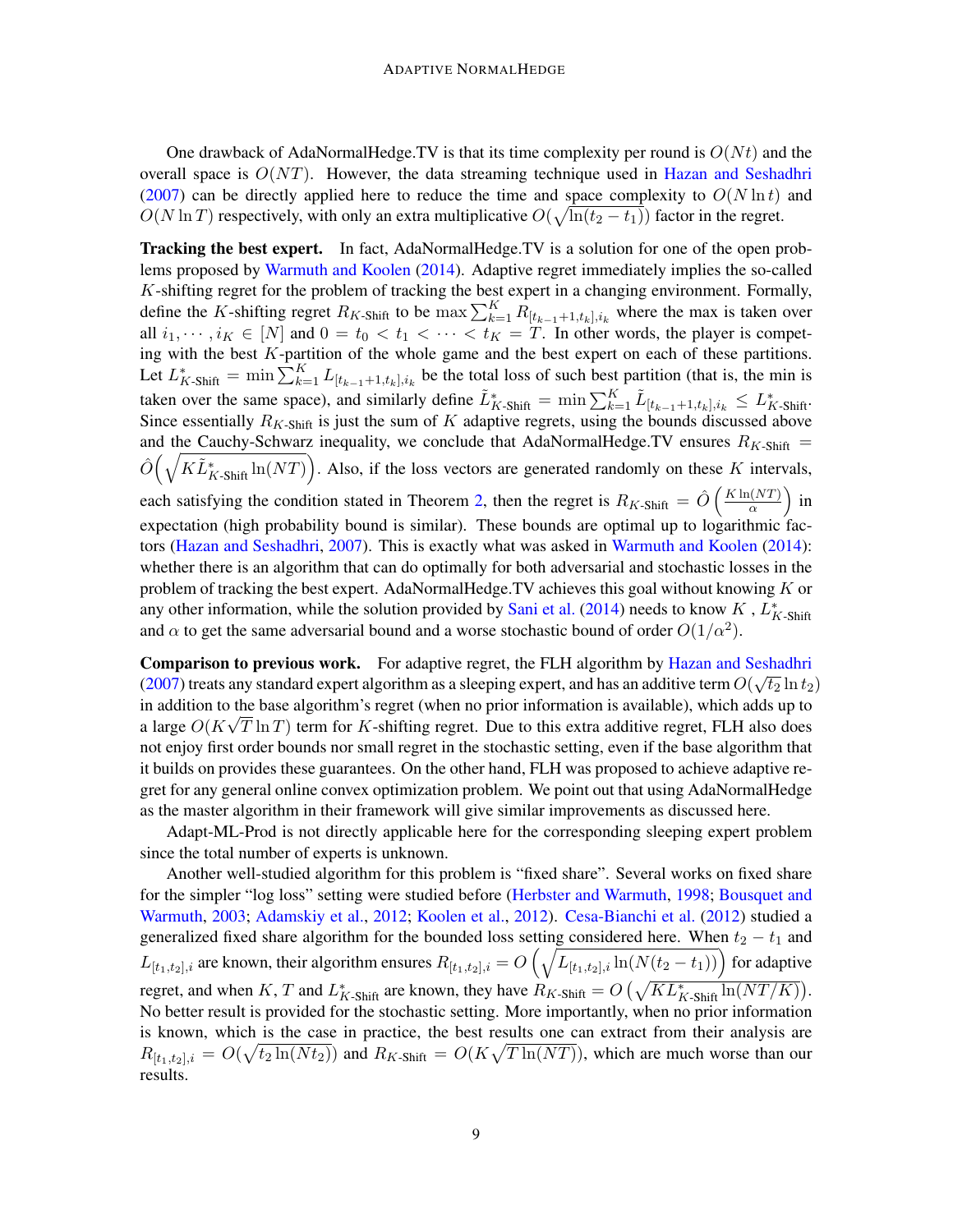<span id="page-9-0"></span>

| Algorithm                   | $R_{[t_1,t_2],i}$                | $R_{K\text{-Shift}}$                  | $R(\mathbf{u}_{1:T})$                                            |  |
|-----------------------------|----------------------------------|---------------------------------------|------------------------------------------------------------------|--|
| AdaNormalHedge.TV           |                                  |                                       | $\sqrt{V(\mathbf{u}_{1:T})\tilde{L}(\mathbf{u}_{1:T})\ln{(NT)}}$ |  |
| (this work)                 | $^{}/L_{[t_1,t_2],i}\ln{(Nt_1)}$ | $\sqrt{KL^*_{K\text{-Shift}}}\ln(NT)$ |                                                                  |  |
| FI.H <sup>8</sup>           | $\sqrt{t_2} \ln t_2$             | $K\sqrt{T}\ln T$                      | unknown                                                          |  |
| (Hazan and Seshadhri, 2007) |                                  |                                       |                                                                  |  |
| <b>Fixed Share</b>          | $\sqrt{t_2 \ln(Nt_2)}$           | $K\sqrt{T}\ln(NT)$                    | unknown                                                          |  |
| (Cesa-Bianchi et al., 2012) |                                  |                                       |                                                                  |  |

Table 1: Comparison of different algorithms for time-varying competitors<sup>[7](#page-0-1)</sup>

### 5.2. General Time-Varying Competitors

We finally discuss the most general goal: compete with different  $\mathbf{u}_t$  on different rounds. Recall  $R(\mathbf{u}_{1:T}) = \sum_{t=1}^{T} \mathbf{u}_t \cdot \mathbf{r}_t$  where  $\mathbf{u}_t \in \mathbb{R}_+^N$  for all t (note that  $\mathbf{u}_t$  does not even have to be a distribution). Clearly, adaptive regret and  $K$ -shifting regret are special cases of this general notion. Intuitively, how large this regret is should be closely related to how much the competitor's sequence  $\mathbf{u}_{1:T}$  varies. [Cesa-Bianchi et al.](#page-12-4) [\(2012\)](#page-12-4) introduced a distance measurement to capture this variation:  $V(\mathbf{u}_{1:T}) = \sum_{t=1}^{T} \sum_{i=1}^{N} [u_{t,i} - u_{t-1,i}]_+$  where we define  $u_{0,i} = 0$  for all i. Also let  $\|\mathbf{u}_{1:T}\| = \sum_{t=1}^T \|\mathbf{u}_t\|_1$  and  $L(\mathbf{u}_{1:T}) = \sum_{t=1}^T \mathbf{u}_t \cdot \boldsymbol{\ell}_t$ . Fixed share is shown to ensure the follow-ing regret [\(Cesa-Bianchi et al.,](#page-12-4) [2012\)](#page-12-4):  $R(\mathbf{u}_{1:T}) = O(\sqrt{V(\mathbf{u}_{1:T})L(\mathbf{u}_{1:T})\ln(N||\mathbf{u}_{1:T}||/V(\mathbf{u}_{1:T}))})$ when  $V(\mathbf{u}_{1:T}), L(\mathbf{u}_{1:T})$  and  $\|\mathbf{u}_{1:T}\|$  are known. No result was provided otherwise.<sup>[9](#page-0-1)</sup> Here, we show that our parameter-free algorithm AdaNormalHedge.TV actually achieves almost the same bound without knowing any information beforehand. Moreover, while the results in [Cesa-Bianchi et al.](#page-12-4) [\(2012\)](#page-12-4) are specific for the fixed share algorithm, we prove the following results which are independent of the concrete algorithms and may be of independent interest.

<span id="page-9-1"></span>**Theorem 4** Suppose an expert algorithm ensures  $R_{[t_1,t_2],i} \leq \sqrt{A \sum_{t=t_1}^{t_2} z_{t,i}}$  for any  $t_1, t_2$  and i, *where*  $z_{t,i} \geq 0$  can be anything depending on t and i (e.g.  $|r_{t,i}|$ ,  $[\ell_{t,i} - \hat{\ell}_t]_+$ ,  $\ell_{t,i}$  or constant 1), and A *is a term independent of*  $t_1$ ,  $t_2$  *and i. Then this algorithm also ensures* 

$$
R(\mathbf{u}_{1:T}) \leq \sqrt{AV(\mathbf{u}_{1:T})\sum_{t=1}^{T}\mathbf{u}_t \cdot \mathbf{z}_t}.
$$

*Specially, for AdaNormalHedge.TV, plugging*  $A = \hat{O}(\ln(NT))$  and  $z_{t,i} = [\ell_{t,i} - \hat{\ell}_t]_+$  gives  $R(\mathbf{u}_{1:T}) = \hat{O}\Big(\sqrt{V(\mathbf{u}_{1:T}) \tilde{L}(\mathbf{u}_{1:T}) \ln{(NT)}}\Big),$  where  $\tilde{L}(\mathbf{u}_{1:T}) = \sum_{t=1}^T \sum_{i=1}^N u_{t,i} [\ell_{t,i} - \hat{\ell}_t]_+.$ 

The key idea of the proof is to rewrite  $R(\mathbf{u}_{1:T})$  as a weighted sum of several adaptive regrets in an optimal way (see Appendix  $C$  for the complete proof). This theorem tells us that while playing with time-varying competitors seems to be a harder problem, it is in fact not any harder than its special case: achieving adaptive regret on any interval. Although the result is independent of the algorithms, one still cannot derive bounds on  $R(\mathbf{u}_{1:T})$  for FLH or fixed share based on their adaptive regret bounds, because when no prior information is available, the bounds on  $R_{[t_1,t_2],i}$  for these algorithms are of order  $O(\sqrt{t_2})$  instead of  $O(\sqrt{t_2-t_1})$ , which is not good enough. We refer the reader to Table [1](#page-9-0) for a summary of this section.

<sup>&</sup>lt;sup>7</sup> For fair comparison, we only consider the case when no prior information (e.g.  $t_1, t_2, V(\mathbf{u}_{1:T})$  etc) is known.

 $8$ The choice of the base algorithm does not matter since the dominating term in the regret comes from FLH itself.

 $9$ Although in Section 7.3 of [Cesa-Bianchi et al.](#page-12-4) [\(2012\)](#page-12-4), the authors mentioned online tuning technique for the parameters, it only works for special cases (e.g. adaptive regret).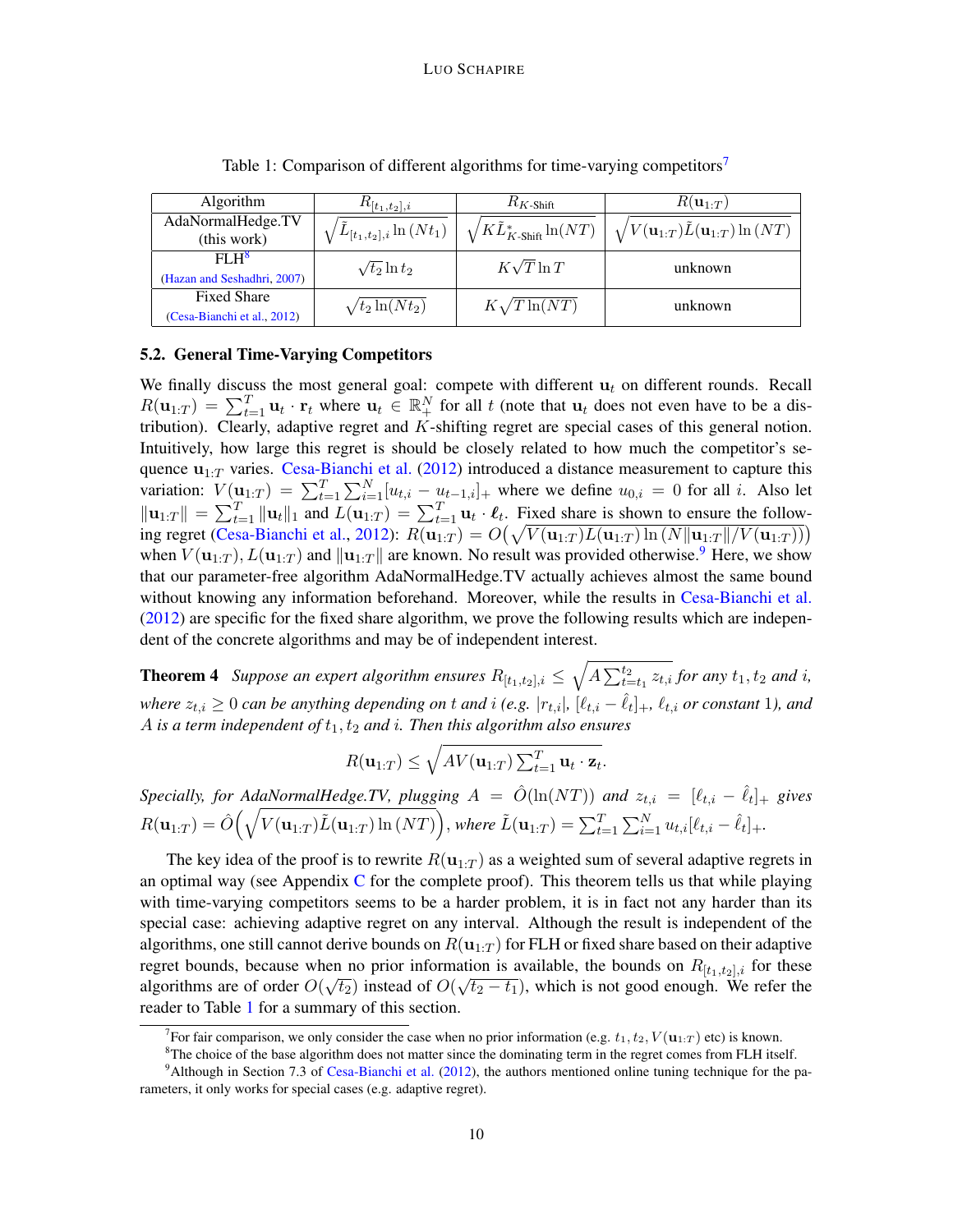# <span id="page-10-0"></span>6. Competing with the Best Pruning Tree

We now turn to our second application on predicting almost as well as the best pruning tree within a template tree. This problem was studied in the context of online learning by [Helmbold and Schapire](#page-12-12) [\(1997\)](#page-12-12) using the approach of [Willems et al.](#page-14-0) [\(1993,](#page-14-0) [1995\)](#page-14-1). It is also called the tree expert problem in [Cesa-Bianchi and Lugosi](#page-12-15) [\(2006\)](#page-12-15). [Freund et al.](#page-12-9) [\(1997\)](#page-12-9) proposed a generic reduction from a tree expert problem to a sleeping expert problem. Using this reduction with our new algorithm, we provide much better results compared to previous work (summarized in Table [2\)](#page-11-0).

Specifically, consider a setting where on each round  $t$ , the predictor has to make a decision  $y_t$  from some convex set  $\mathcal Y$  given some side information  $x_t$ , and then a convex loss function  $f_t$ :  $\mathcal{Y} \to [0, 1]$  is revealed and the player suffers loss  $f_t(y_t)$ . The predictor is given a *template tree*  $\mathcal{G}$ to consult. Starting from the root, each node of  $G$  performs a test on  $x_t$  to decide which of its child should perform the next test, until a leaf is reached. In addition to a test, each node (except the root) also makes a prediction based on  $x_t$ . A *pruning tree*  $P$  is a tree induced by replacing zero or more nodes (and associated subtrees) of G by leaves. The prediction of a pruning tree  $P$  given  $x_t$ , denoted by  $\mathcal{P}(x_t)$ , is naturally defined as the prediction of the leaf that  $x_t$  reaches by traversing  $\mathcal{P}$ . The player's goal is thus to predict almost as well as the best pruning tree in hindsight, that is, to minimize  $R_{\mathcal{G}} = \sum_{t=1}^{T} f_t(y_t) - \min_{\mathcal{P}} \sum_{t=1}^{T} f_t(\mathcal{P}(x_t)).$ 

The idea of the reduction introduced by [Freund et al.](#page-12-9) [\(1997\)](#page-12-9) is to view each edge of  $G$  as a sleeping expert (indexed by  $e$ ), who is awake only when traversed by  $x_t$ , and in that case predicts  $y_{t,e}$ , the same prediction as the child node that it connects to. The predictor runs a sleeping expert algorithm with loss  $\ell_{t,e} = f_t(y_{t,e})$ , and eventually predicts  $y_t = \sum_{e \in E} p_{t,e} y_{t,e}$  where  $E$  denotes the set of edges of G and  $p_{t,e}$   $(e \in E)$  is the output of the expert algorithm; thus by convexity of  $f_t$ , we have  $f_t(y_t) \leq \sum_{e \in E} p_{t,e} f_t(y_{t,e}) = \hat{\ell}_t$ . Note that we only care about the predictions of those awake experts since otherwise  $p_{t,e}$  is required to be zero. Now let  $\mathcal{P}^*$  be one of the best pruning trees, that is,  $\mathcal{P}^* \in \arg \min_{\mathcal{P}} \sum_{t=1}^T f_t(\mathcal{P}(x_t))$ , and m be the number of leaves of  $\mathcal{P}^*$ . In the expert problem, we will set the competitor  $\bf{u}$  to be a uniform distribution over the m terminal edges (that is, the ones connecting the leaves) of  $\mathcal{P}^*$ , and the prior q to be a uniform distribution over all the edges. Since on each round, one and only one of those m experts is awake, and its prediction is exactly  $\mathcal{P}^*(x_t)$ , we have  $R(\mathbf{u}) = \sum_{t=1}^{T} \frac{1}{m}$  $\frac{1}{m}(\hat{\ell}_t - f_t(\mathcal{P}^*(x_t))),$  and therefore  $R_g \leq mR(\mathbf{u}).$ 

It remains to pick a concrete sleeping algorithm to apply. There are two reasons that make AdaNormalHedge very suitable for this problem. First, since  $m$  is clearly unknown ahead of time, we are competing with an unknown competitor **u**, which is exactly what AdaNormalHedge can deal with. Second, the number of awake experts is dynamically changing, and as discussed before, in this case AdaNormalHedge enjoys a regret bound that is adaptive in the the number of experts seen so far. Formally, recall the notation  $N_t$ , which in this case represents the total number of distinct traversed edges up to round  $t$ . Then by Theorem  $3$ , we have

$$
R_{\mathcal{G}} = \hat{O}(m\sqrt{(\mathbf{u} \cdot \mathbf{C}_{T})\text{RE}(\mathbf{u} \mid \mid \mathbf{q})}) = \hat{O}\bigg(\sqrt{m\left(\sum_{t=1}^{T}|\hat{\ell}_{t} - f_{t}(\mathcal{P}^{*}(x_{t}))|\right)\ln\left(\frac{N_{T}}{m}\right)}\bigg),
$$

which, by Theorem [2,](#page-4-2) implies  $R_{\mathcal{G}}=\hat{O}\Big(\sqrt{m\tilde{L}^*\ln(N_T/m)}\Big)$  where  $\tilde{L}^*=\sum_{t=1}^T [f_t(\mathcal{P}^*(x_t))-\hat{\ell}_t]_+,$ which is at most the total loss of the best pruning tree  $L^* = \sum_{t=1}^T f_t(\mathcal{P}^*(x_t))$ . Moreover, the algorithm is efficient: the overall space requirement is  $O(N_T)$ , and the running time on round t is  $O(\|x_t\|_{\mathcal{G}})$  where we use  $\|x_t\|_{\mathcal{G}}$  to denote the number of edges that  $x_t$  traverses.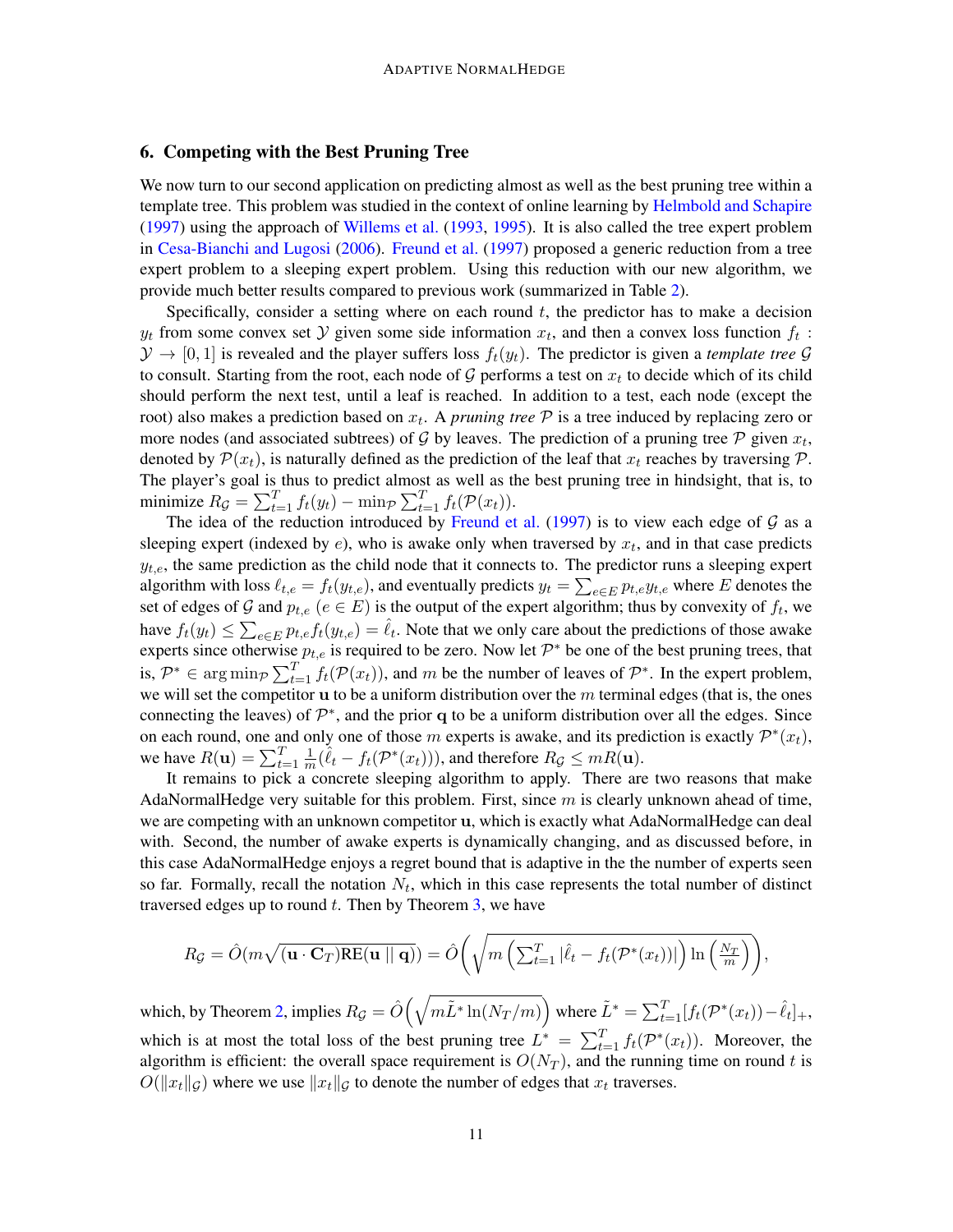<span id="page-11-0"></span>

| Algorithm                     | $R_G$                                                                   | Time (per round)            | Space (overall) | Need to know<br>$L^*$ and $m$ ? |
|-------------------------------|-------------------------------------------------------------------------|-----------------------------|-----------------|---------------------------------|
| AdaNormalHedge                | $\hat{O}\left(\sqrt{m\tilde{L}^* \ln\left(\frac{N_T}{m}\right)}\right)$ | $O(  x_t  _{\mathcal{G}})$  | $O(N_T)$        | N <sub>0</sub>                  |
| (this work)                   |                                                                         |                             |                 |                                 |
| Adapt-ML-Prod                 | $\hat{O}(\sqrt{m}\tilde{L}^*\ln N)$                                     | $O(  x_t  _G)$              | $O(N_T)$        | N <sub>0</sub>                  |
| (Gaillard et al., 2014)       |                                                                         |                             |                 |                                 |
| <b>Exponential Weights</b>    | $O(\sqrt{mL^*})$                                                        | $O(d  x_t  _{\mathcal{G}})$ | $O(N_T)$        | Yes                             |
| (Helmbold and Schapire, 1997) |                                                                         |                             |                 |                                 |

Table 2: Comparison of different algorithms for the tree expert problem

Comparison to other solutions. The work by [Freund et al.](#page-12-9) [\(1997\)](#page-12-9) considers a variant of the exponential weights algorithm in a "log loss" setting, and is not directly applicable here (specifically it is not clear how to tune the learning rate appropriately). A better choice is the Adapt-ML-Prod algorithm by [Gaillard et al.](#page-12-7) [\(2014\)](#page-12-7) (the version for the sleeping expert problem). However, there is still one issue for this algorithm: it does not give a bound in terms of  $RE(u || q)$  for an unknown u. So to get a bound on  $R(\mathbf{u})$ , the best thing to do is to use the definition  $R(\mathbf{u}) = \mathbf{u} \cdot \mathbf{R}_T$  and a bound on each  $R_{T,i}$ . In short, one can verify that Adapt-ML-Prod ensures regret  $R(\mathbf{u}) = \hat{O}\left(\sqrt{m\tilde{L}^*\ln N}\right)$ where  $N = |E|$  is the total number of edges/experts. We emphasize that N can be much larger than  $N_T$  when the tree is huge. Indeed, while  $N_T$  is at most T times the depth of G, N could be exponentially large in the depth. The running time and space of Adapt-ML-Prod for this problem, however, is the same as AdaNormalHedge.

We finally compare with a totally different approach [\(Helmbold and Schapire,](#page-12-12) [1997\)](#page-12-12), where one simply treats each pruning tree as an expert and run the exponential weights algorithm. Clearly the number of experts is exponentially large, and thus the running time and space are unacceptable by a naive implementation. This issue is avoided by using a clever dynamic programming technique. If  $L^*$  and m are known ahead of time, then the regret for this algorithm is  $O(\sqrt{mL^*})$  by tuning the learning rate optimally. As discussed in [Freund et al.](#page-12-9)  $(1997)$ , the linear dependence on m in this bound is much better than the one of the form  $O(\sqrt{mL^* \ln N})$ , which, in the worst case, is linear in  $m$ . This was considered as the main drawback of using the sleeping expert approach. However, the bound for AdaNormalHedge is  $\hat{O}(\sqrt{m\tilde{L}^*\ln(N_T/m)})$ , which is much smaller as discussed previously and in fact comparable to  $O(\sqrt{mL^*})$ . More importantly,  $L^*$  and m are unknown in √ practice. In this case, no sublinear regret is known for this dynamic programming approach, since it relies heavily on the fact that the algorithm is using a fixed learning rate and thus the usual time-varying learning rate methods cannot be applied here. Therefore, although theoretically this approach gives small regret, it is not a practical method. The running time is also slightly worse than the sleeping expert approach. For simplicity, suppose every internal node has  $d$  children. Then the time complexity per round is  $O(d||x||_G)$ . The overall space requirement is  $O(N_t)$ , the same as other approaches. Again, see Table [2](#page-11-0) for a summary of this section.

Finally, as mentioned in [Freund et al.](#page-12-9) [\(1997\)](#page-12-9), the sleeping expert approach can be easily generalized to predicting with a decision graph. In that case, AdaNormalHedge still enjoys all the improvements discussed in this section (details omitted).

Acknowledgements. The authors thank Yoav Freund for helpful discussions and the anonymous reviewers for their comments.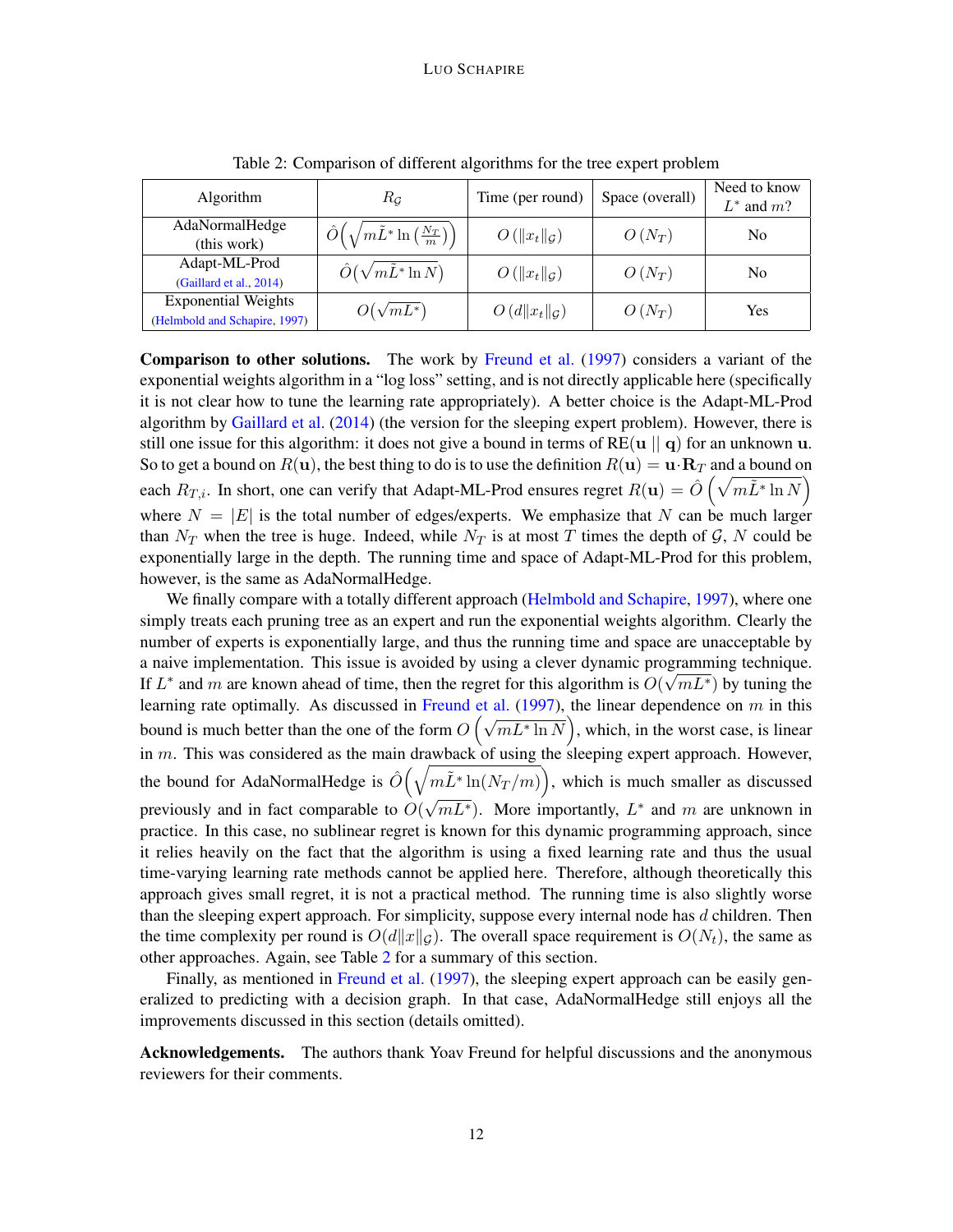# References

- <span id="page-12-13"></span>Dmitry Adamskiy, Wouter M Koolen, Alexey Chernov, and Vladimir Vovk. A closer look at adaptive regret. In *Algorithmic Learning Theory*, pages 290–304, 2012.
- <span id="page-12-8"></span>Avrim Blum. Empirical support for Winnow and Weighted-Majority algorithms: Results on a calendar scheduling domain. *Machine Learning*, 26(1):5–23, 1997.
- <span id="page-12-5"></span>Avrim Blum and Yishay Mansour. From external to internal regret. *Journal of Machine Learning Research*, 8:1307–1324, 2007.
- <span id="page-12-11"></span>Olivier Bousquet and Manfred K. Warmuth. Tracking a small set of experts by mixing past posteriors. *Journal of Machine Learning Research*, 3:363–396, 2003.
- <span id="page-12-15"></span>Nicolò Cesa-Bianchi and Gábor Lugosi. *Prediction, Learning, and Games*. Cambridge University Press, 2006.
- <span id="page-12-3"></span>Nicolò Cesa-Bianchi, Yoav Freund, David Haussler, David P. Helmbold, Robert E. Schapire, and Manfred K. Warmuth. How to use expert advice. *Journal of the ACM*, 44(3):427–485, May 1997.
- <span id="page-12-4"></span>Nicolò Cesa-Bianchi, Pierre Gaillard, Gábor Lugosi, and Gilles Stoltz. Mirror descent meets fixed share (and feels no regret). In *Advances in Neural Information Processing Systems 25*, 2012.
- <span id="page-12-0"></span>Kamalika Chaudhuri, Yoav Freund, and Daniel Hsu. A parameter-free hedging algorithm. In *Advances in Neural Information Processing Systems 22*, 2009.
- <span id="page-12-1"></span>Alexey Chernov and Vladimir Vovk. Prediction with advice of unknown number of experts. In *Proceedings of the 26th Conference on Uncertainty in Artificial Intelligence*, 2010.
- <span id="page-12-6"></span>Steven de Rooij, Tim van Erven, Peter D. Grünwald, and Wouter M. Koolen. Follow the leader if you can, hedge if you must. *Journal of Machine Learning Research*, 15:1281–1316, 2014.
- <span id="page-12-2"></span>Yoav Freund and Robert E. Schapire. A decision-theoretic generalization of on-line learning and an application to boosting. *Journal of Computer and System Sciences*, 55(1):119–139, August 1997.
- <span id="page-12-14"></span>Yoav Freund and Robert E. Schapire. Adaptive game playing using multiplicative weights. *Games and Economic Behavior*, 29:79–103, 1999.
- <span id="page-12-9"></span>Yoav Freund, Robert E. Schapire, Yoram Singer, and Manfred K. Warmuth. Using and combining predictors that specialize. In *Proceedings of the Twenty-Ninth Annual ACM Symposium on the Theory of Computing*, pages 334–343, 1997.
- <span id="page-12-7"></span>Pierre Gaillard, Gilles Stoltz, and Tim Van Erven. A second-order bound with excess losses. In *Proceedings of the 27th Annual Conference on Learning Theory*, 2014.
- <span id="page-12-10"></span>Elad Hazan and C. Seshadhri. Adaptive algorithms for online decision problems. In *Electronic Colloquium on Computational Complexity (ECCC)*, volume 14, 2007.
- <span id="page-12-12"></span>David P. Helmbold and Robert E. Schapire. Predicting nearly as well as the best pruning of a decision tree. *Machine Learning*, 27(1):51–68, April 1997.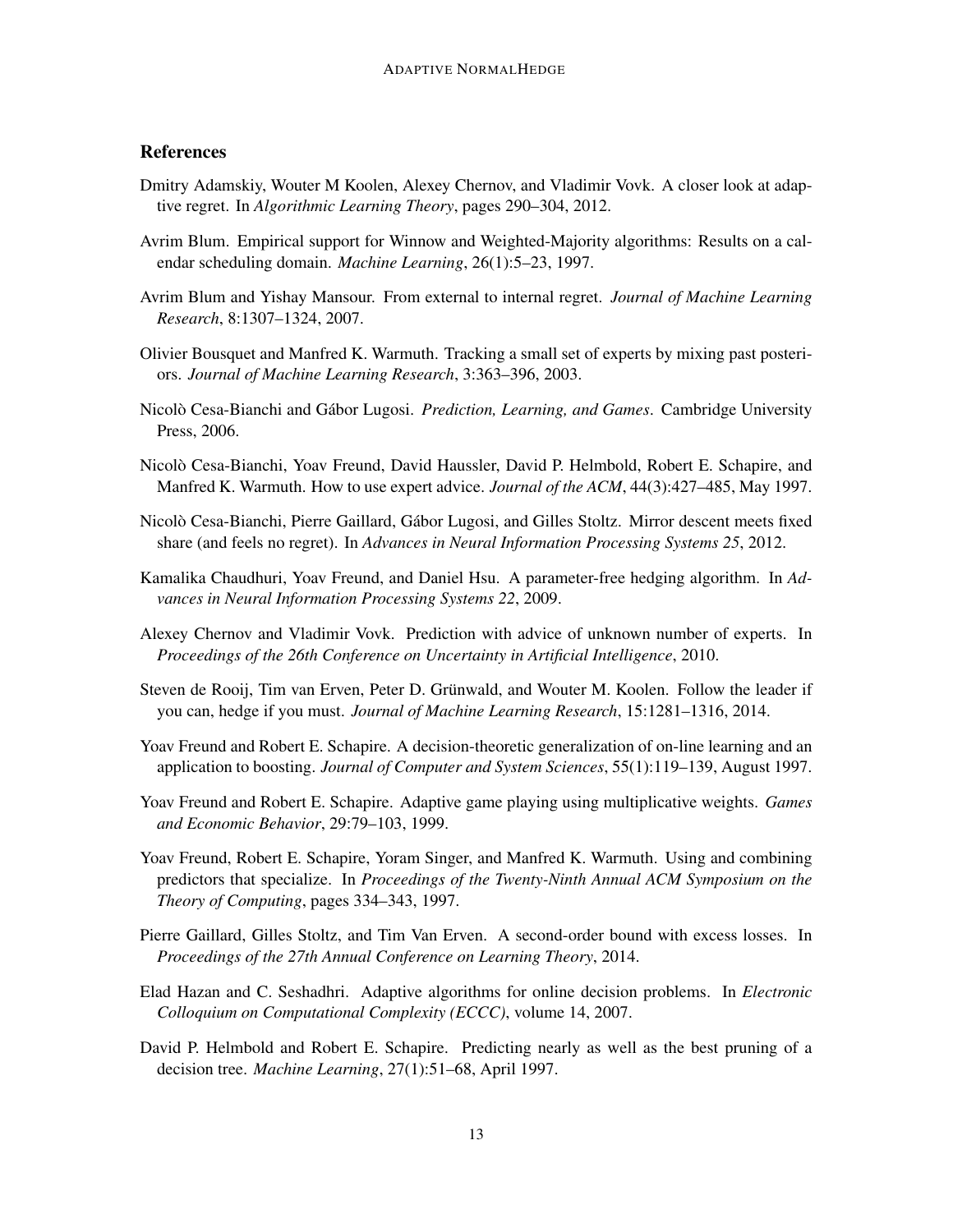- <span id="page-13-7"></span>Mark Herbster and Manfred Warmuth. Tracking the best expert. In *Proceedings of the Twelfth International Conference on Machine Learning*, pages 286–294, 1995.
- <span id="page-13-14"></span>Mark Herbster and Manfred Warmuth. Tracking the best expert. *Machine Learning*, 32(2):151–178, 1998.
- <span id="page-13-4"></span>Mark Herbster and Manfred K Warmuth. Tracking the best linear predictor. *The Journal of Machine Learning Research*, 1:281–309, 2001.
- <span id="page-13-13"></span>Ali Jadbabaie, Alexander Rakhlin, Shahin Shahrampour, and Karthik Sridharan. Online optimization: Competing with dynamic comparators. In *The 18th International Conference on Artificial Intelligence and Statistics*, 2015.
- <span id="page-13-6"></span>Wouter M Koolen, Dmitry Adamskiy, and Manfred K Warmuth. Putting bayes to sleep. In *Advances in Neural Information Processing Systems 25*, pages 135–143, 2012.
- <span id="page-13-2"></span>Nick Littlestone and Manfred K. Warmuth. The weighted majority algorithm. *Information and Computation*, 108:212–261, 1994.
- <span id="page-13-0"></span>Haipeng Luo and Robert E. Schapire. A Drifting-Games Analysis for Online Learning and Applications to Boosting. In *Advances in Neural Information Processing Systems 27*, 2014.
- <span id="page-13-11"></span>H Brendan McMahan and Francesco Orabona. Unconstrained online linear learning in hilbert spaces: Minimax algorithms and normal approximations. In *Proceedings of the 27th Annual Conference on Learning Theory*, 2014.
- <span id="page-13-10"></span>Francesco Orabona. Dimension-free exponentiated gradient. In *Advances in Neural Information Processing Systems 26*, pages 1806–1814, 2013.
- <span id="page-13-12"></span>Francesco Orabona. Simultaneous model selection and optimization through parameter-free stochastic learning. In *Advances in Neural Information Processing Systems 27*, 2014.
- <span id="page-13-8"></span>Amir Sani, Gergely Neu, and Alessandro Lazaric. Exploiting easy data in online optimization. In *Advances in Neural Information Processing Systems 27*, 2014.
- <span id="page-13-15"></span>Robert E. Schapire. Drifting games. *Machine Learning*, 43(3):265–291, June 2001.
- <span id="page-13-9"></span>Matthew Streeter and Brendan Mcmahan. No-regret algorithms for unconstrained online convex optimization. In *Advances in Neural Information Processing Systems 25*, pages 2402–2410, 2012.
- <span id="page-13-5"></span>Tim Van Erven, Wojciech Kotlowski, and Manfred K Warmuth. Follow the leader with dropout perturbations. In *Proceedings of the 27th Annual Conference on Learning Theory*, 2014.
- <span id="page-13-3"></span>V. G. Vovk. A game of prediction with expert advice. *Journal of Computer and System Sciences*, 56(2):153–173, April 1998.
- <span id="page-13-1"></span>Manfred K. Warmuth and Wouter M. Koolen. Open problem: Shifting experts on easy data. In *Proceedings of the 27th Annual Conference on Learning Theory*, 2014.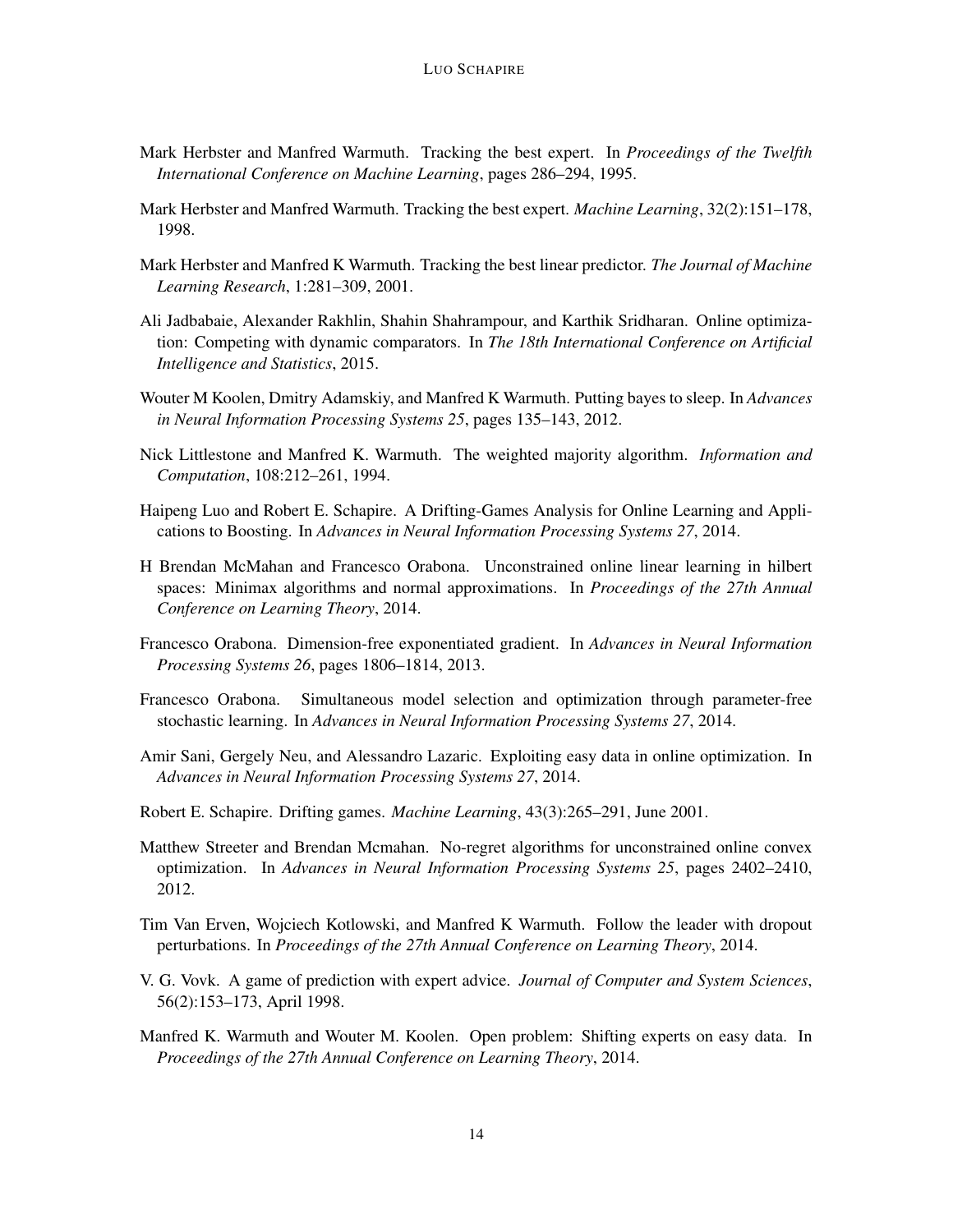- <span id="page-14-0"></span>Frans M. J. Willems, Yuri M. Shtarkov, and Tjalling J. Tjalkens. Context tree weighting: A sequential universal source coding procedure for FSMX sources. In *Proceedings 1993 IEEE International Symposium on Information Theory*, page 59, 1993.
- <span id="page-14-1"></span>Frans M. J. Willems, Yuri M. Shtarkov, and Tjalling J. Tjalkens. The context tree weighting method: Basic properties. *IEEE Transactions on Information Theory*, 41(3):653–664, 1995.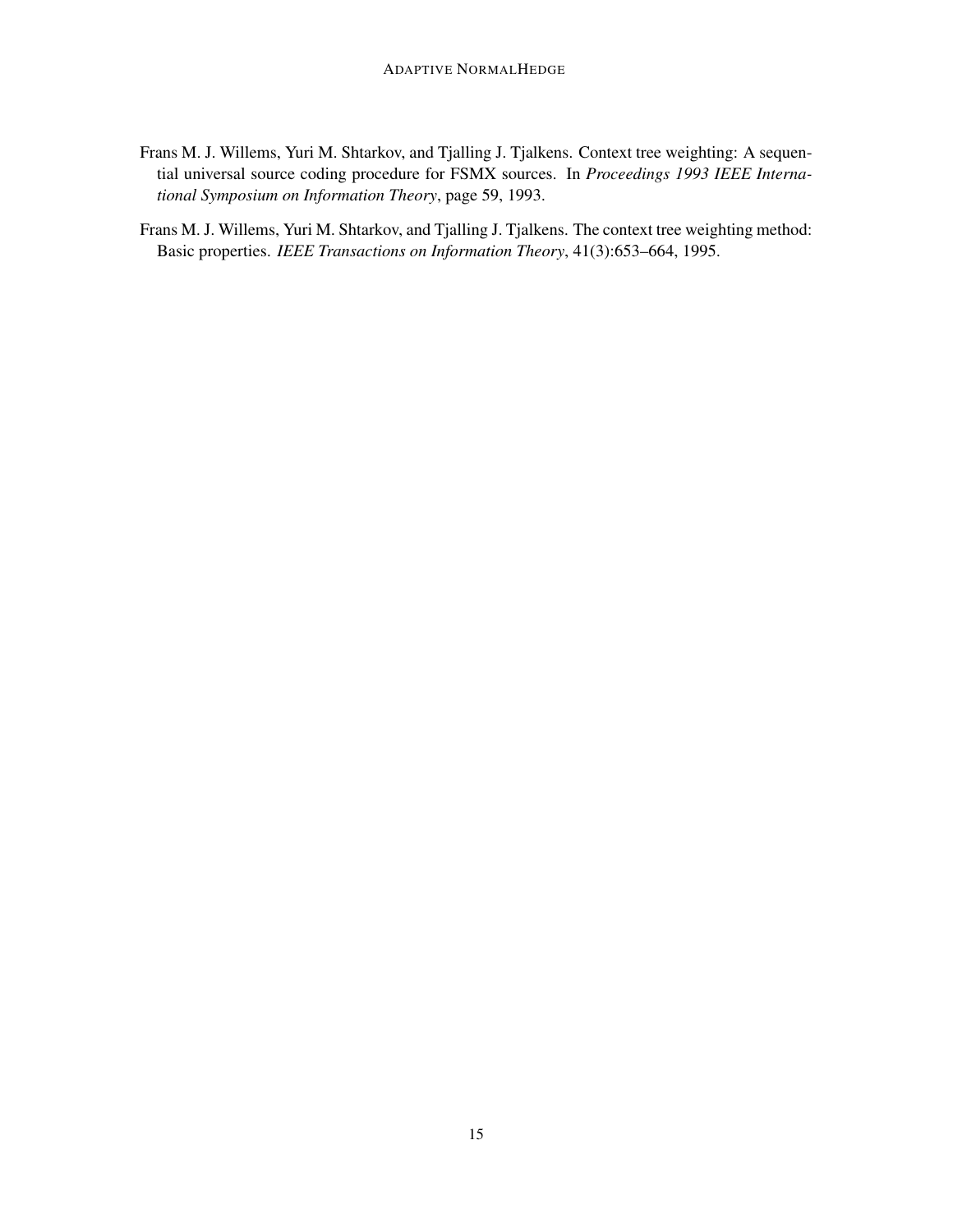# <span id="page-15-0"></span>Appendix A. Complete proofs of Theorem [1](#page-4-3) and [3](#page-6-2)

The analysis of NormaHedge.DT is based on the idea of converting the expert problem into a drifting game [\(Schapire,](#page-13-15) [2001;](#page-13-15) [Luo and Schapire,](#page-13-0) [2014\)](#page-13-0). Here, we extract and simplify the key idea of their proof and also improve it to form our analysis. We need the following two lemmas. The first one is an improved version of Lemma 2 of [Luo and Schapire](#page-13-0) [\(2014\)](#page-13-0).

<span id="page-15-1"></span>**Lemma 5** *For any*  $R \in \mathbb{R}$ ,  $C \geq 0$  *and*  $r \in [-1, 1]$ *, we have* 

$$
\Phi(R+r, C+|r|) \le \Phi(R, C) + w(R, C)r + \frac{3|r|}{2(C+1)}.
$$

**Proof** We first argue that  $\Phi(R + r, C + |r|)$ , as a function of r, is piecewise-convex on [-1, 0] and [0, 1]. Since the value of the function is 1 when  $R + r < 0$  and is at least 1 otherwise. It suffices to only consider the case when  $R+r \geq 0$ . On the interval [0, 1], we can rewrite the exponent (ignoring the constant  $\frac{1}{3}$ ) as:

$$
\frac{(R+r)^2}{C+r} = (C+r) + \frac{(R-C)^2}{C+r} + 2(R-C),
$$

which is convex in r. Combining with the fact that "if  $q(x)$  is convex then  $\exp(q(x))$  is also convex" proves that  $\Phi(R+r, C+|r|)$  is convex on [0, 1]. Similarly when  $r \in [-1, 0]$ , rewriting the exponent as

$$
\frac{(R+r)^2}{C-r} = (C-r) + \frac{(R+C)^2}{C-r} - 2(R+C)
$$

completes the argument.

Now define function  $f(r) = \Phi(R+r, C+|r|)-w(R, C)r$ . Since  $f(r)$  is clearly also piecewiseconvex on  $[-1, 0]$  and  $[0, 1]$ , we know that the curve of  $f(r)$  is below the segment connecting points  $(-1, f(-1))$  and  $(0, f(0))$  on  $[-1, 0]$ , and also below the segment connecting points  $(1, f(1))$  and  $(0, f(0))$  on  $[0, 1]$ . This can be mathematically expressed as:

$$
f(r) \le \max\{f(0) + (f(0) - f(-1))r, f(0) + (f(1) - f(0))r\} = f(0) + (f(1) - f(0))|r|,
$$

where we use the fact  $f(-1) = f(1)$ . Now by Lemma 2 of [Luo and Schapire](#page-13-0) [\(2014\)](#page-13-0), we have

$$
f(1) - f(0) = \frac{1}{2} \left( \Phi(R+1, C+1) + \Phi(R-1, C+1) \right) - \Phi(R, C) \leq \frac{1}{2} \left( \exp \left( \frac{4}{3(C+1)} \right) - 1 \right),
$$

which is at most  $\frac{e^{\frac{4}{3}}-1}{2(C+1)}$  since C is nonnegative and  $e^x - 1 \le \frac{e^a - 1}{a}$  $\frac{a-1}{a}x$  for any  $x \in [0, a]$ . Noting that  $e^{\frac{4}{3}} - 1 \leq 3$  completes the proof.  $\blacksquare$ 

The second lemma makes use of Lemma [5](#page-15-1) to show that the weighted sum of potentials does not increase much and thus the final potential is relatively small.

<span id="page-15-2"></span>**Lemma 6** *AdaNormalHedge ensures* 
$$
\sum_{i=1}^{N} q_i \Phi(R_{T,i}, C_{T,i}) \leq B = 1 + \frac{3}{2} \sum_{i=1}^{N} q_i (1 + \ln(1 + C_{T,i})).
$$

**Proof** First note that since AdaNormalHedge predicts  $p_{t,i} \propto q_i w(R_{t-1,i}, C_{t-1,i})$ , we have

<span id="page-15-3"></span>
$$
\sum_{i=1}^{N} q_i w(R_{t-1,i}, C_{t-1,i}) r_{t,i} = 0.
$$
\n(4)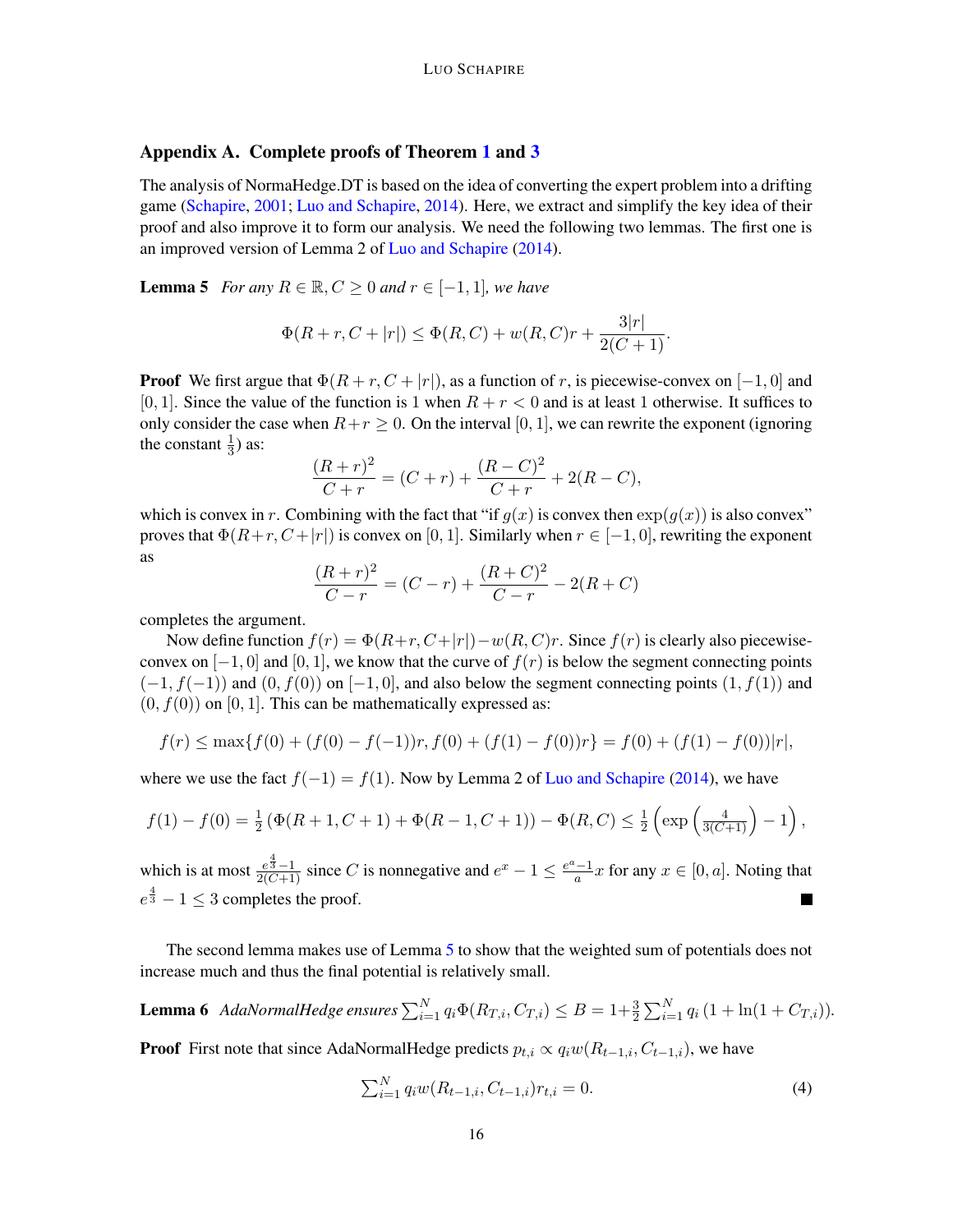Now applying Lemma [5](#page-15-1) with  $R = R_{t-1,i}, C = C_{t-1,i}$  and  $r = r_{t,i}$ , multiplying the inequality by  $q_i$  on both sides and summing over i gives  $\sum_{i=1}^{N} q_i \Phi(R_{t,i}, C_{t,i}) \leq \sum_{i=1}^{N} q_i \Phi(R_{t-1,i}, C_{t-1,i})$  + 3  $\frac{3}{2} \sum_{i=1}^{N}$  $\frac{q_i|r_{t,i}|}{C_{t-1,i}+1}$ . We then sum over  $t \in [T]$  and telescope to show  $\sum_{i=1}^{N} q_i \Phi(R_{T,i}, C_{T,i}) \leq 1 +$ 3  $\frac{3}{2} \sum_{i=1}^{N} q_i \sum_{t=1}^{T}$  $\frac{|r_{t,i}|}{C_{t-1,i}+1}.$  Finally applying Lemma 14 of [Gaillard et al.](#page-12-7) [\(2014\)](#page-12-7) to show  $\sum_{t=1}^T$  $|r_{t,i}|$  $\overline{C_{t-1,i+1}}$  $\leq 1 + \ln(1 + C_{T,i})$  completes the proof.

We are now ready to prove Theorem [1](#page-4-3) and Theorem [3.](#page-6-2)

**Proof** (of Theorem [1\)](#page-4-3) Assume  $q_1\Phi(R_{T,1}, C_{T,1}) \geq \cdots \geq q_N\Phi(R_{T,N}, C_{T,N})$  without loss of generality. Then by Lemma [6,](#page-15-2) it must be true that  $q_i \Phi(R_{T,i}, C_{T,i}) \leq \frac{B}{i}$  $\frac{B}{i}$  for all *i*, which, by solving for  $R_{T,i}$ , gives  $R_{T,i} \leq \sqrt{3C_{T,i}\ln\left(\frac{B}{ia}\right)}$  $iq_i$ ). Multiplying both sides by  $u_i$ , summing over N and applying the Cauchy-Schwarz inequality, we arrive at  $R(\mathbf{u}) \leq \sum_{i=1}^{N} \sqrt{3u_i C_{T,i} \cdot u_i \ln \left(\frac{B}{i q_i}\right)}$  $\overline{iq_i}$  ≤  $\sqrt{3(u \cdot C_T)(D(u || q) + \ln B)}$ , where we define  $D(u || q) = \sum_{i=1}^{N} u_i \ln \left( \frac{1}{iq} \right)$  $iq_i$  . It remains to show that  $D(\mathbf{u} \parallel \mathbf{q})$  and RE( $\mathbf{u} \parallel \mathbf{q}$ ) are close. Indeed, we have  $D(\mathbf{u} \parallel \mathbf{q}) - RE(\mathbf{u} \parallel \mathbf{q}) =$  $\sum_{i=1}^{N} u_i \ln \left( \frac{1}{i u} \right)$  $\overline{iu_i}$ ), which, by standard analysis, can be shown to reach its maximum when  $u_i \propto \frac{1}{i}$ i and the maximum value is  $\ln \sum_i \frac{1}{i} \leq \ln(1 + \ln N)$ . This completes the proof for Eq. [\(1\)](#page-4-4).

Finally, when **u** is in the special form as described in Theorem [1,](#page-4-3) we have  $D(\mathbf{u} \parallel \mathbf{q})$  –  $RE(\mathbf{u} \parallel \mathbf{q}) = \ln |S| + \frac{1}{|S|}$  $\frac{1}{|S|}\sum_{i\in S}\ln\left(\frac{1}{i}\right)$  $\frac{1}{i}$ )  $\leq \ln |S| - \frac{1}{|S|} \ln(|S|!)$ . By Stirling's formula  $x! \geq$ √  $\sqrt{2\pi x}\left(\frac{x}{e}\right)$  $\frac{d}{d\epsilon}(\frac{x}{\epsilon})^x$ , we arrive at  $D(\mathbf{u} \parallel \mathbf{q}) - \text{RE}(\mathbf{u} \parallel \mathbf{q}) \leq 1 - (\ln \sqrt{2\pi|S|})/|S| \leq 1$ , proving Eq. [\(2\)](#page-4-1).

**Proof** (of Theorem [3\)](#page-6-2) It suffices to point out that  $r_{t,i}$  is still in the interval  $[-1, 1]$  and Eq. [\(4\)](#page-15-3) in the proof of Lemma [6](#page-15-2) still holds by the new prediction rule Eq. [\(3\)](#page-6-1). The entire proof for Theorem [1](#page-4-3) applies here exactly.

The algorithm and the proof can be generalized to  $C_{t,i} = \sum_{\tau=1}^{t} |r_{\tau,i}|^d$  for any  $d \in [0,1]$ . Indeed, the only extra work is to prove the convexity of  $\Phi(R + r, C + |r|^d)$ . When  $d = 0$ , we recover NormalHedge.DT exactly and get a bound on  $R(\mathbf{u})$  for any  $\mathbf{u}$  (in terms of  $\sqrt{T}$ ), instead of just  $R(\mathbf{u}_{\epsilon}^*)$  as in the original work. It is clear that  $d = 1$  gives the smallest bound, which is why we use it in AdaNormalHedge. The ideal choice, however, should be  $d = 2$  so that a second order bound similar to the one of [Gaillard et al.](#page-12-7) [\(2014\)](#page-12-7) can be obtained. Unfortunately, the function  $\Phi(R+r, C+r^2)$  turns out to not always be piecewise-convex, which breaks our analysis. Whether  $d = 2$  gives a low-regret algorithm and how to analyze it remain an open question.

### <span id="page-16-0"></span>Appendix B. Proof of Theorem [2](#page-4-2)

**Proof** For the first result, the key observation is  $\mathbf{u} \cdot \mathbf{C}_T = R(\mathbf{u}) + 2\mathbf{u} \cdot \mathbf{L}_T$ . We only consider the case when  $R(\mathbf{u}) \geq 0$  since otherwise the statement is trivial. By the condition we thus have  $R(\mathbf{u})^2 \leq (R(\mathbf{u}) + 2\mathbf{u} \cdot \mathbf{L}_T)A(\mathbf{u})$ , which by solving for  $R(\mathbf{u})$  gives

$$
R(\mathbf{u}) \leq \frac{1}{2}(A(\mathbf{u}) + \sqrt{A(\mathbf{u})^2 + 8(\mathbf{u} \cdot \tilde{\mathbf{L}}_T)A(\mathbf{u})}) \leq \sqrt{2(\mathbf{u} \cdot \tilde{\mathbf{L}}_T)A(\mathbf{u})} + A(\mathbf{u}),
$$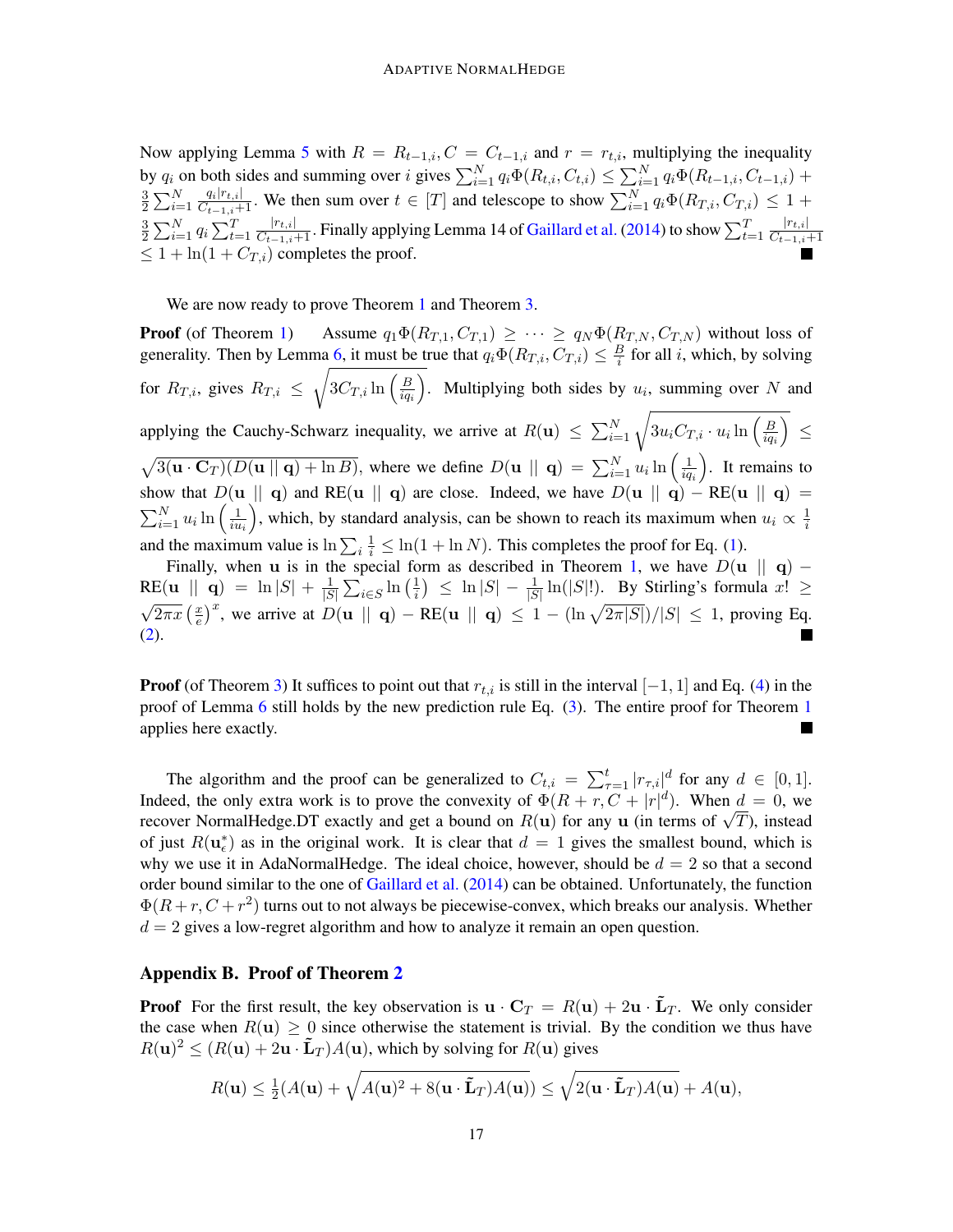proving the bound we want.

For the second result, let  $\mathbb{E}_t$  denote the expectation conditioning on all the randomness up to round t. So by the condition, we have  $\mathbb{E}_t[r_{t,i^*}] = \sum_{i=1}^N p_{t,i} \mathbb{E}_t[\ell_{t,i} - \ell_{t,i^*}] \ge \alpha(1 - p_{t,i^*})$ , and thus  $\mathbb{E}[R_{T,i^*}] \ge \alpha S$  where we define  $S = \sum_{t=1}^T \mathbb{E}[1 - p_{t,i^*}]$ . On the other hand, by convexity we also have  $|r_{t,i^*}| \leq \sum_{i=1}^N p_{t,i} |\ell_{t,i} - \ell_{t,i^*}| \leq 1 - p_{t,i^*}$  and thus  $\mathbb{E}[R_{T,i^*}] \leq \mathbb{E}[\sqrt{A(\mathbf{e}_{i^*}) C_{T,i^*}}] \leq \sqrt{A(\mathbf{e}_{i^*}) S}$ by the concavity of the square root function. Combining the above two statements gives  $S \leq \frac{A(e_{i^*})}{\alpha^2}$ , and plugging this back shows  $\mathbb{E}[R_{T,i^*}] \leq \frac{A(e_{i^*})}{\alpha}$ . The high probability statement follows from the exact same argument of [Gaillard et al.](#page-12-7) [\(2014\)](#page-12-7) using a martingale concentration lemma.

#### <span id="page-17-0"></span>Appendix C. Proof of Theorem [4](#page-9-1)

Below we use  $[s, t]$  to denote the set  $\{s, s+1, \ldots, t-1, t\}$  for  $1 \le s \le t \le T$  and  $s, t \in \mathbb{N}^+$ . **Proof** We first fix an expert i and consider the regret to this expert  $\sum_{t=1}^{T} u_{t,i} r_{t,i}$ . Let  $a_j \ge 0$ and  $U_j = [s_j, t_j]$  for  $j = 1, ..., M$  be M positive numbers and M corresponding time intervals such that  $u_{t,i} = \sum_{j=1}^{M} a_j \mathbf{1}\{t \in U_j\}$ . Note that this is always possible, with a trivial choice being  $a_j = u_{t,j}, s_j = t_j = j$  and  $M = T$ ; we will however need a more sophisticated construction specified later. By the adaptive regret guarantee, we have

$$
\sum_{t=1}^{T} u_{t,i} r_{t,i} = \sum_{j=1}^{M} a_j \sum_{t=1}^{T} \mathbf{1}\{t \in U_j\} r_{t,i} = \sum_{j=1}^{M} a_j R_{[s_j,t_j],i} \le \sum_{j=1}^{M} a_j \sqrt{A \sum_{t=s_j}^{t_j} z_{t,i}},
$$

which, by the Cauchy-Schwarz inequality, is at most

$$
\sqrt{\sum_{j=1}^{M} a_j} \cdot \sqrt{A \sum_{j=1}^{M} a_j \sum_{t=s_j}^{t_j} z_{t,i}} = \sqrt{\sum_{j=1}^{M} a_j} \cdot \sqrt{A \sum_{j=1}^{M} a_j \sum_{t=1}^{T} \mathbf{1}\{t \in U_j\} z_{t,i}} = \sqrt{\sum_{j=1}^{M} a_j} \cdot \sqrt{A \sum_{t=1}^{T} u_{t,i} z_{t,i}}.
$$

Therefore, we need a construction of  $a_j$  and  $U_j$  such that  $\sum_{j=1}^M a_j$  is minimized. This is addressed in Lemma [7](#page-17-1) below which shows that there is in fact always a (optimal) construction such that  $\sum_{j=1}^M a_j$ is exactly  $\sum_{t=1}^{T} [u_{t,i} - u_{t-1,i}]_+$ . Now summing the resulting bound over all experts and applying the Cauchy-Schwarz inequality again proves the theorem.

<span id="page-17-1"></span>**Lemma 7** Let  $v_1, \ldots, v_T$  be T nonnegative numbers and  $h(\{v_1, \ldots, v_T\}) = \min \sum_{j=1}^M a_j$  where *the minimum is taken over the set of all possible choices of*  $M \in \mathbb{N}^+, a_j > 0, U_j = [s_j, t_j]$  with  $1 \leq s_j \leq t_j \leq T, s_j, t_j \in \mathbb{N}^+$   $(j = 1, \ldots, M)$  such that  $v_t = \sum_{j=1}^{M} a_j \mathbf{1}\{t \in U_j\}$  for all t. Then *with*  $v_0$  *defined to be* 0 *we have* 

$$
h({v_1,\ldots,v_T}) = \sum_{t=1}^T [v_t - v_{t-1}]_+.
$$

**Proof** We prove the lemma by induction on T. The base case  $T = 1$  is trivial. Now assume the lemma is true for any number of v's smaller than T. Suppose  $a_j, U_j = [s_j, t_j]$   $(j = 1, ..., M)$  is an